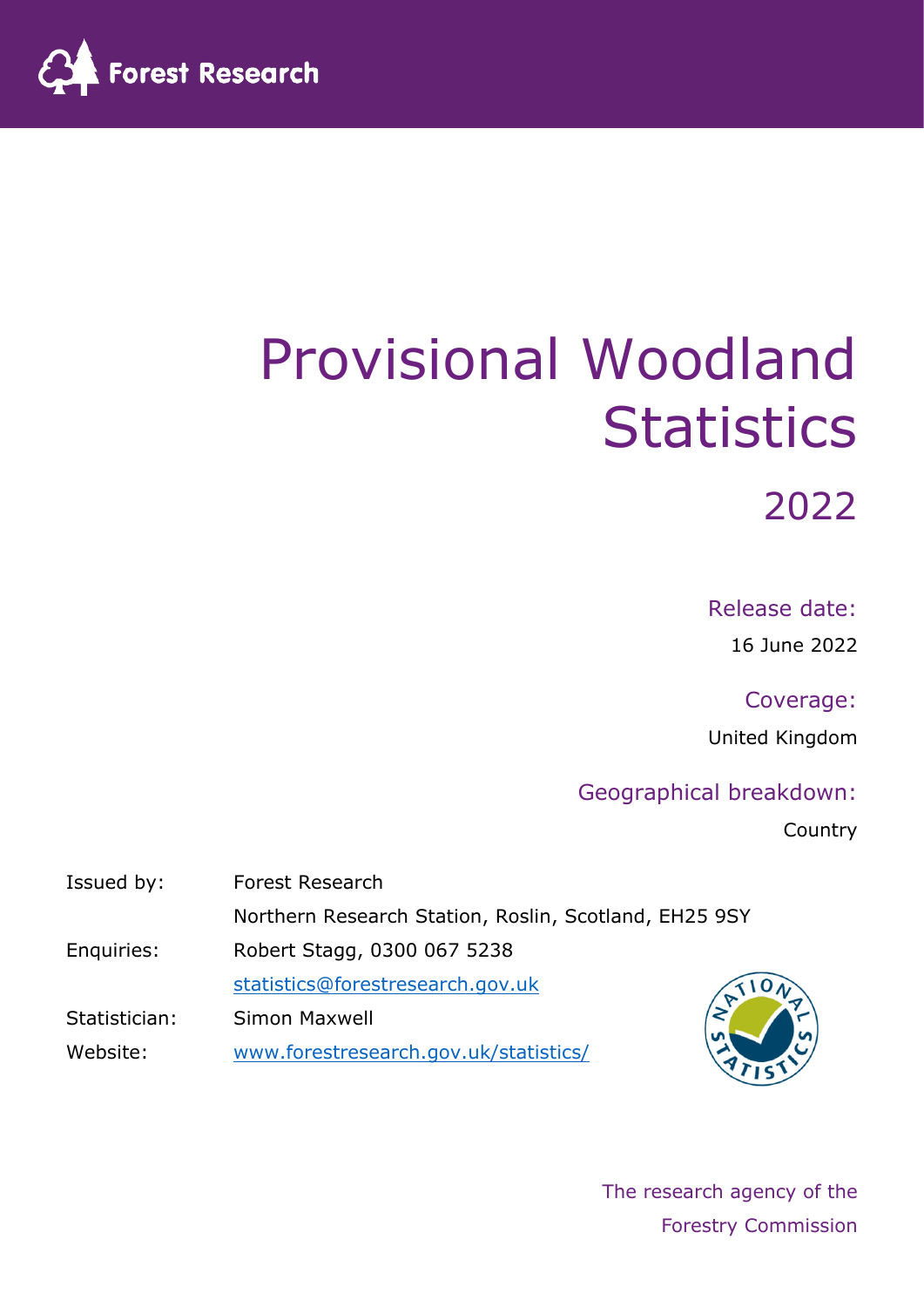Forest Research is the research agency of the Forestry Commission and is the leading UK organisation engaged in forestry and tree related research.

The agency aims to support and enhance forestry and its role in sustainable development by providing innovative, high quality scientific research, technical support and consultancy services.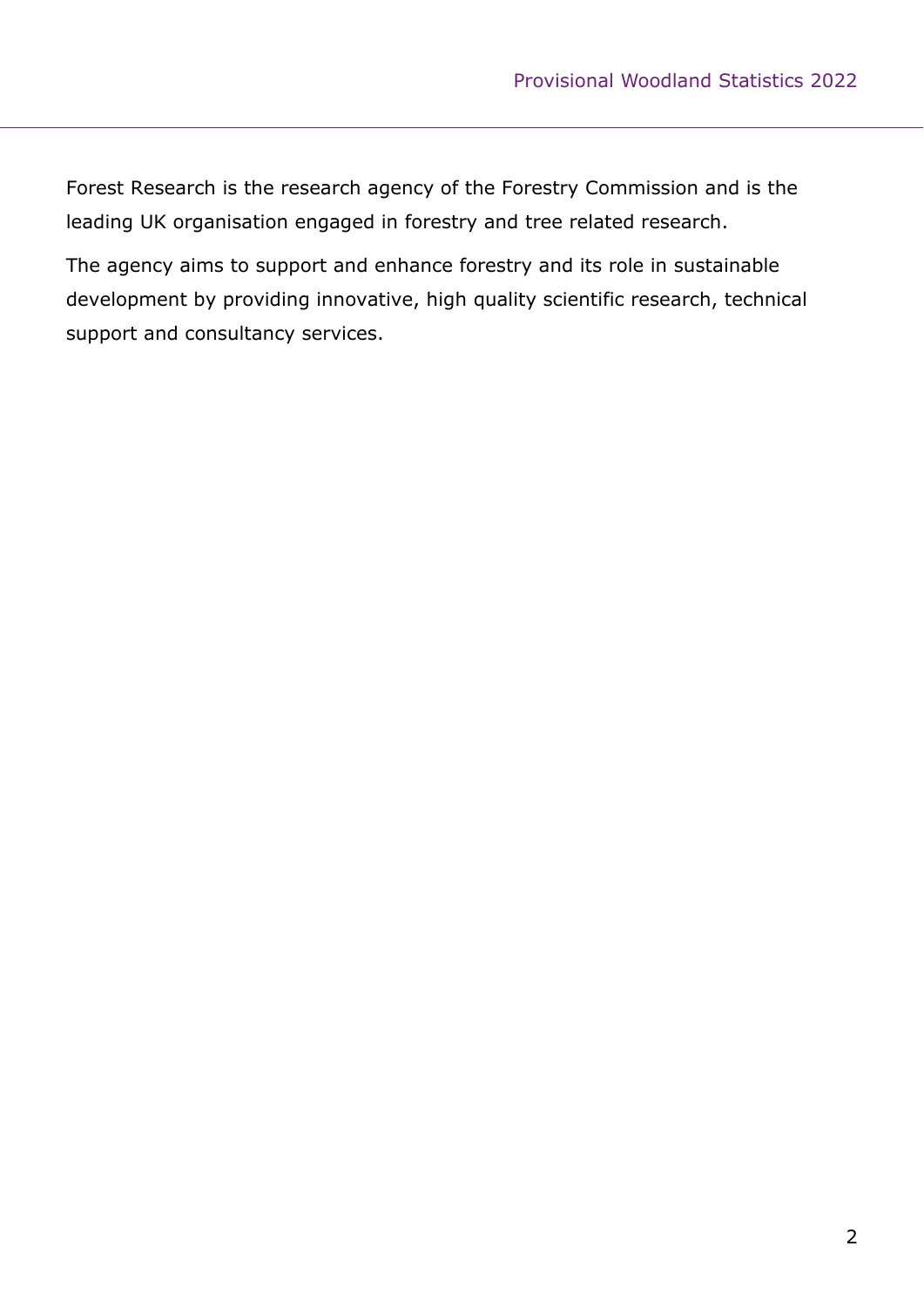# **Table of Contents**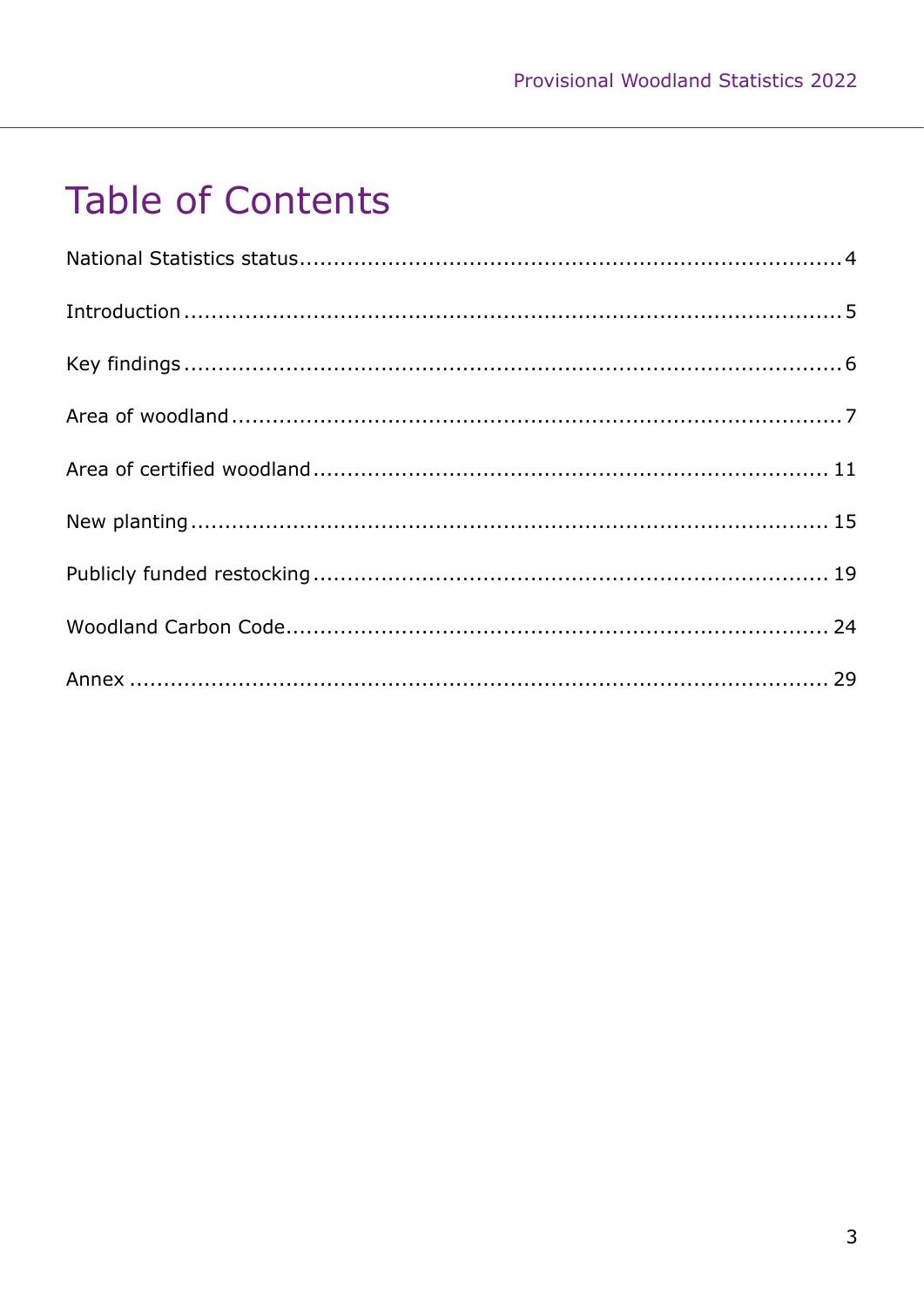# <span id="page-3-0"></span>National Statistics status

National Statistics status means that our statistics meet the highest standards of trustworthiness, quality and public value, and it is our responsibility to maintain compliance with these standards.

The continued designation of these statistics as National Statistics was confirmed in March 2012 following an assessment by the UK Statistics Authority (now the Office for Statistics Regulation) against the [Code of Practice for Statistics.](https://code.statisticsauthority.gov.uk/)

Since the latest assessment of these statistics in 2012, we have made improvements including:

- Adding charts, to illustrate how the statistics have changed over time.
- Expanding the release to include Woodland Carbon Code statistics and renaming the release to better reflect its content.
- Expanding the Annex to provide more detailed information on the data used in the release.

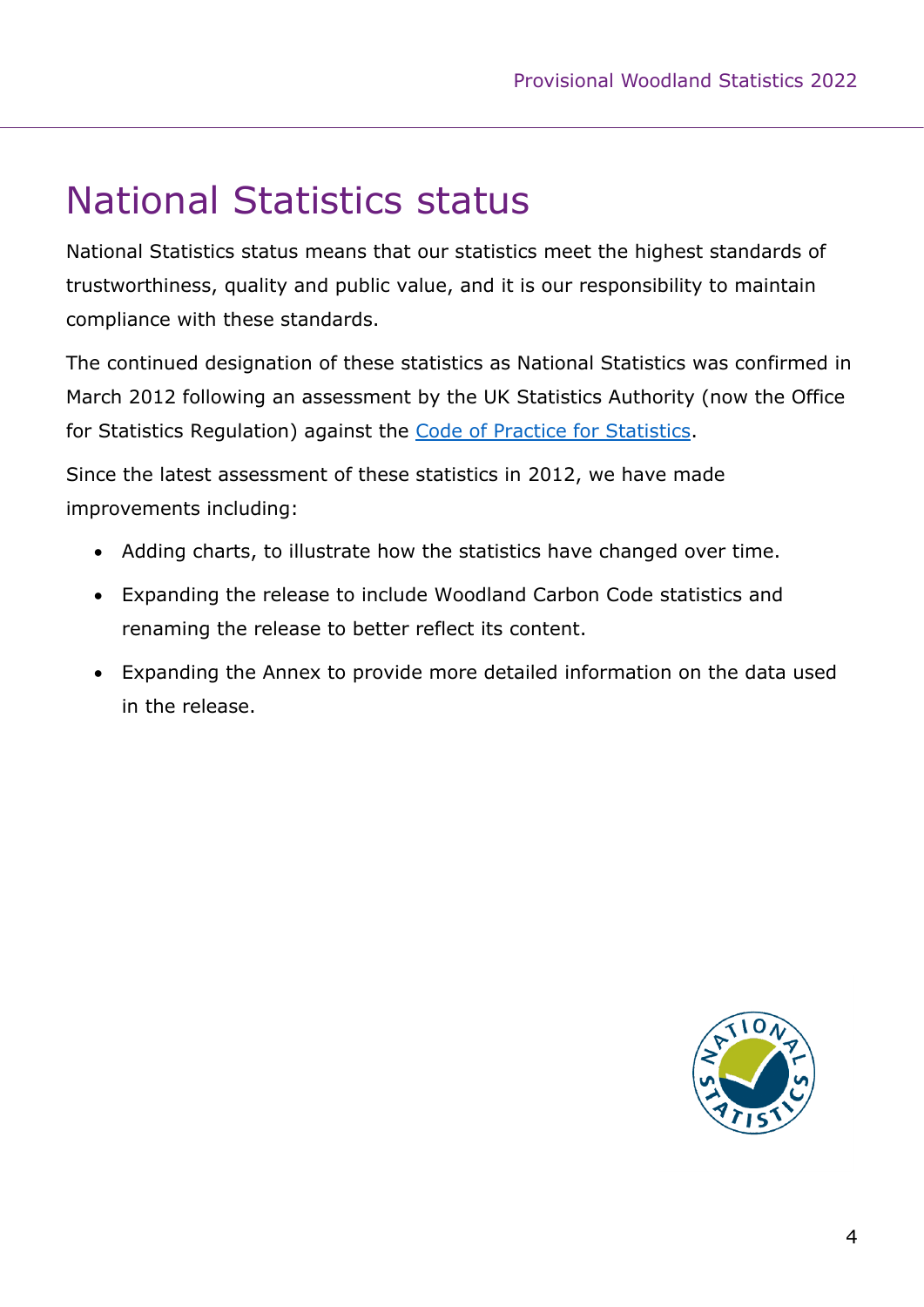# <span id="page-4-0"></span>Introduction

This release contains provisional statistics for the year to March 2022 on:

- UK woodland area;
- certified woodland area;
- areas of new planting and publicly funded restocking; and
- projects registered under the Woodland Carbon Code<sup>1</sup>.

These provisional statistics will be superseded on 29 September 2022 with the publication of final and more detailed results in Forestry Statistics 2022.

Estimates for England, Scotland, Wales and Northern Ireland are included in addition to UK totals. Figures at 31 March 2022 and for the period 2021-22 are published for the first time in this release. Some figures for earlier years have been revised from those previously released. For further details, see the Revisions section of the Annex.

Please refer to the Annex for a glossary of terms used in this release.

<sup>&</sup>lt;sup>1</sup>The Woodland Carbon Code is a voluntary standard, launched in July 2011, for woodland creation projects that make claims about the carbon they sequester (take out of the atmosphere).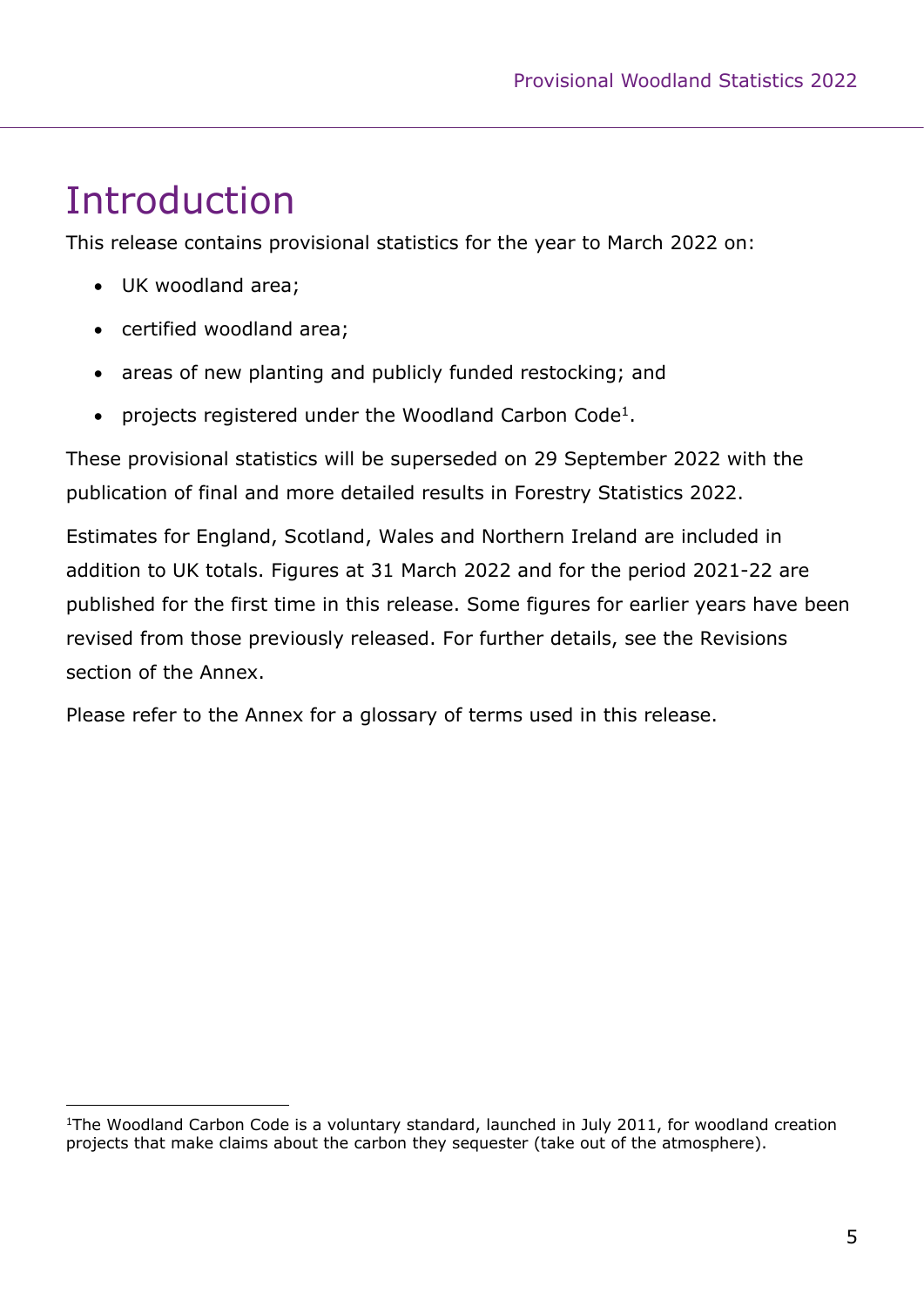# <span id="page-5-0"></span>Key findings

- The area of woodland in the UK at 31 March 2022 is estimated to be 3.24 million hectares. This represents 13% of the total land area in the UK, 19% in Scotland, 15% in Wales, 10% in England, and 9% in Northern Ireland.
- Of the total UK woodland area, 0.86 million hectares is owned or managed by Forestry England, Forestry and Land Scotland, Natural Resources Wales or the Forest Service (in Northern Ireland).
- The total certified woodland area in the UK at 31 March 2022 is 1.42 million hectares, including all Forestry England/Forestry and Land Scotland/Welsh Government Woodland Estate/Forest Service woodland. Overall, 44% of the UK woodland area is certified.
- Around 14 thousand hectares of newly created woodland were reported in the UK in 2021-22.
- Around 15 thousand hectares of publicly funded woodland restocking were reported in the UK in 2021-22.
- Woodland Carbon Code projects in the UK that were validated (including those that were also verified) at 31 March 2022 were predicted to sequester a total of 6.9 million tonnes of carbon dioxide over their lifetime of up to 100 years<sup>2</sup>. This represents 5.5 million tonnes in Scotland, 1.1 million tonnes in England, 230 thousand tonnes in Wales and 11 thousand tonnes in Northern Ireland.

<sup>&</sup>lt;sup>2</sup>Figures for carbon sequestration indicate the total projected sequestration of the projects over their lifetime of up to 100 years and include the amount claimable by a project plus the amount allocated to a shared "buffer" in case of unanticipated losses.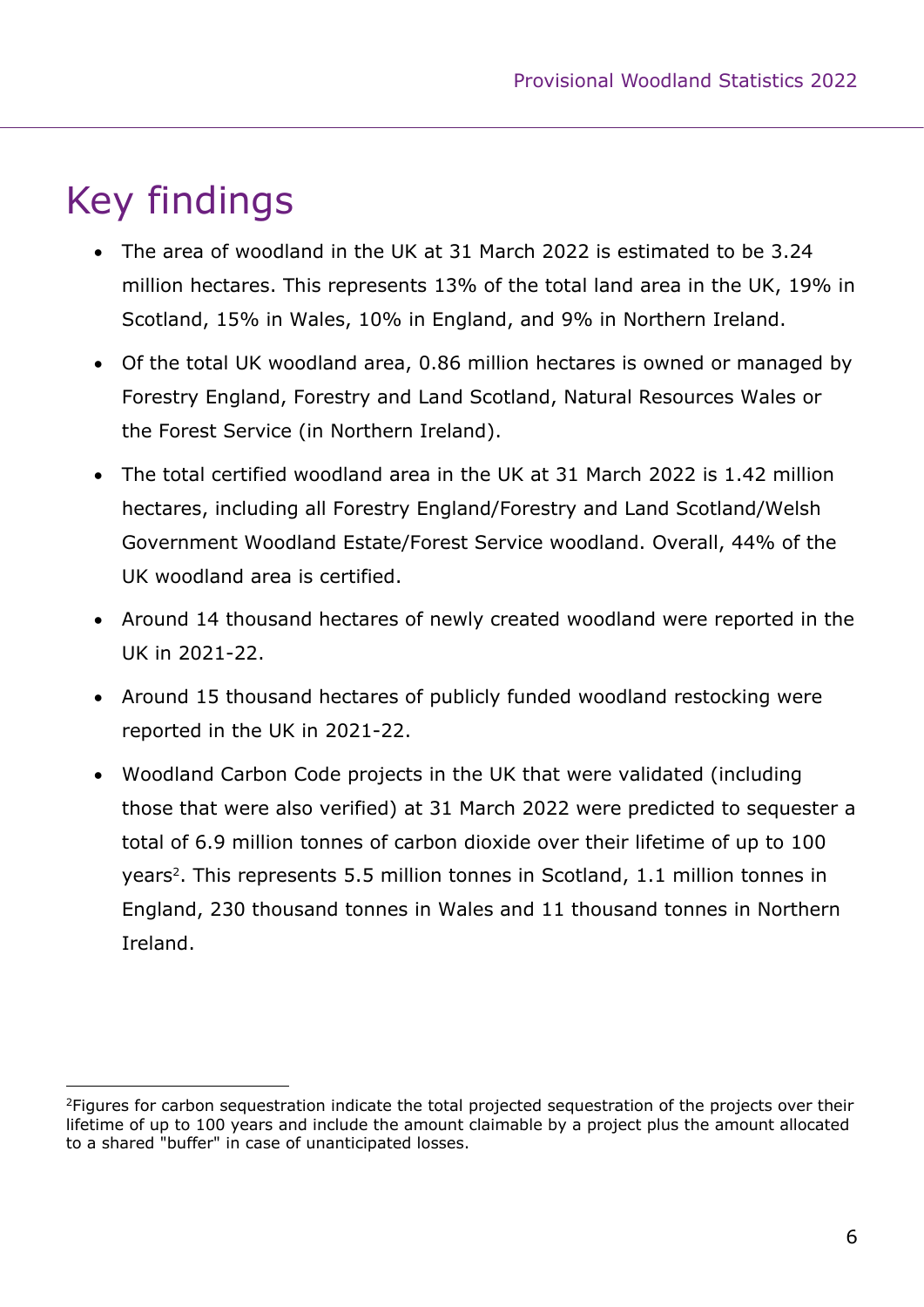# <span id="page-6-0"></span>Area of woodland

Woodland is defined in UK forestry statistics as land under stands of trees with a minimum area of 0.5 hectares and a canopy cover of at least 20%, or having the potential to achieve this. The definition relates to land use, rather than land cover, so integral open space and felled areas that are awaiting restocking are included as woodland. Further information, including how this UK definition compares with the international definition of woodland, is provided in the Annex.

Statistics on woodland area are used to inform government policy and resource allocation, to provide context to UK forestry and land management issues and are reported to international organisations. They are also used in the compilation of natural capital accounts.

Increases in woodland area result from the creation of new woodland. This can be achieved through new planting or by natural colonisation of trees. Further information is available in the section on new planting.

Decreases in woodland area result from the conversion of woodland to other land uses. Regulatory approval is usually required before trees can be felled. Felling approval will normally require the area to be restocked, but there are some cases in which trees may be permanently removed, generally for environmental reasons. The permanent removal of trees may also be authorised under planning regulations, to enable development.

Most public sector woodland is owned and managed by Forestry England (FE), Forestry and Land Scotland (FLS), Natural Resources Wales (NRW) and the Forest Service (FS) in Northern Ireland. Other public sector woodland (e.g., owned by local authorities) is included in privately-owned woodland as "private sector" in this release.

The Natural Resources Wales woodland areas shown in this release relate to the Welsh Government Woodland Estate. There is approximately 900 hectares of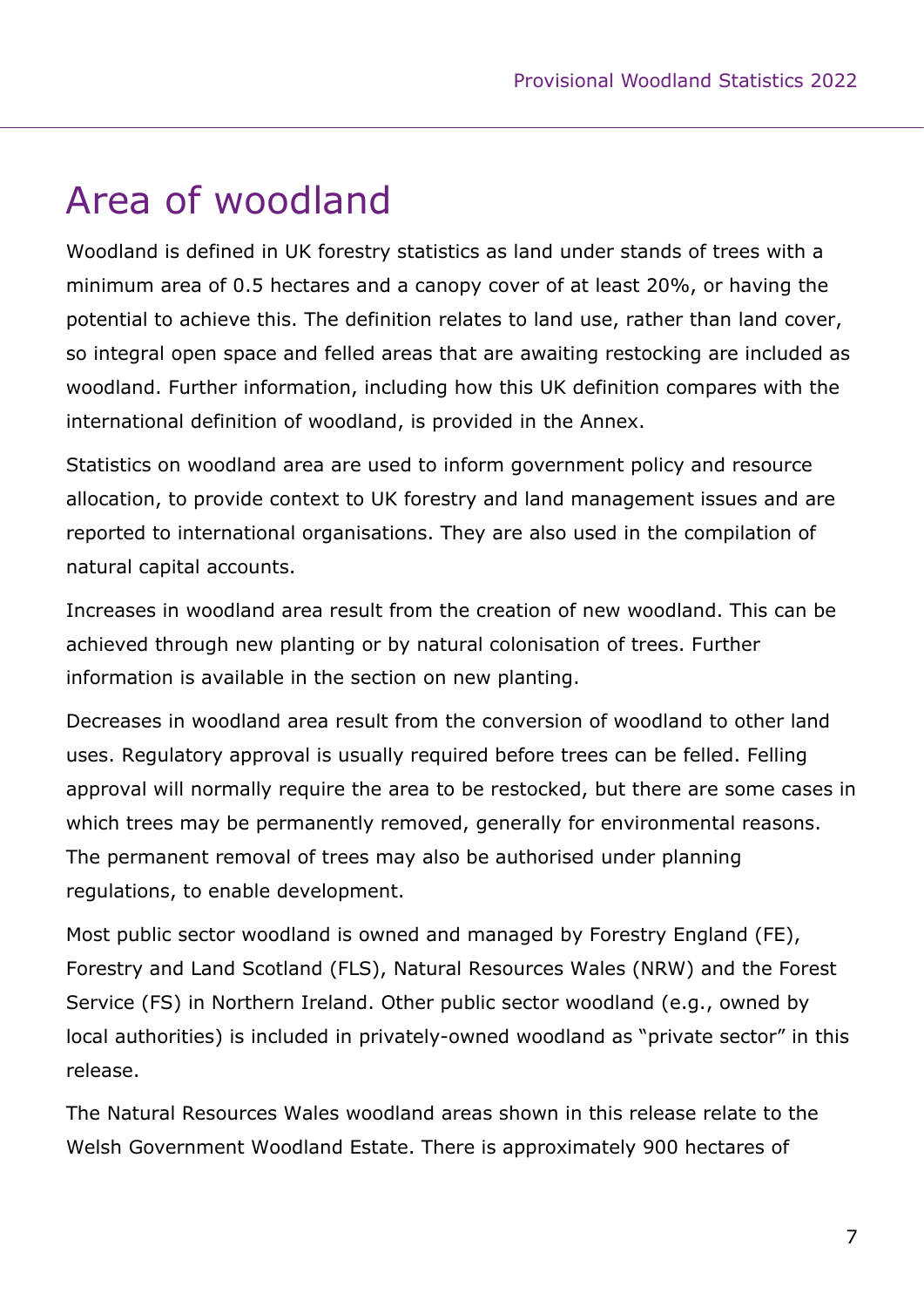woodland on National Nature Reserves and other land managed by Natural Resources Wales that is not included in the Natural Resources Wales figures.

The area of woodland in the UK at 31 March 2022 is estimated to be 3.24 million hectares (Table 1). This represents 13% of the total land area in the UK, 19% in Scotland, 15% in Wales, 10% in England and 9% in Northern Ireland.

0.86 million hectares (27%) of woodland in the UK is owned or managed by Forestry England, Forestry and Land Scotland, Natural Resources Wales and the Forest Service (in Northern Ireland).

Conifers account for just over one half (51%) of the UK woodland area, although this proportion varies from 26% in England to 73% in Scotland.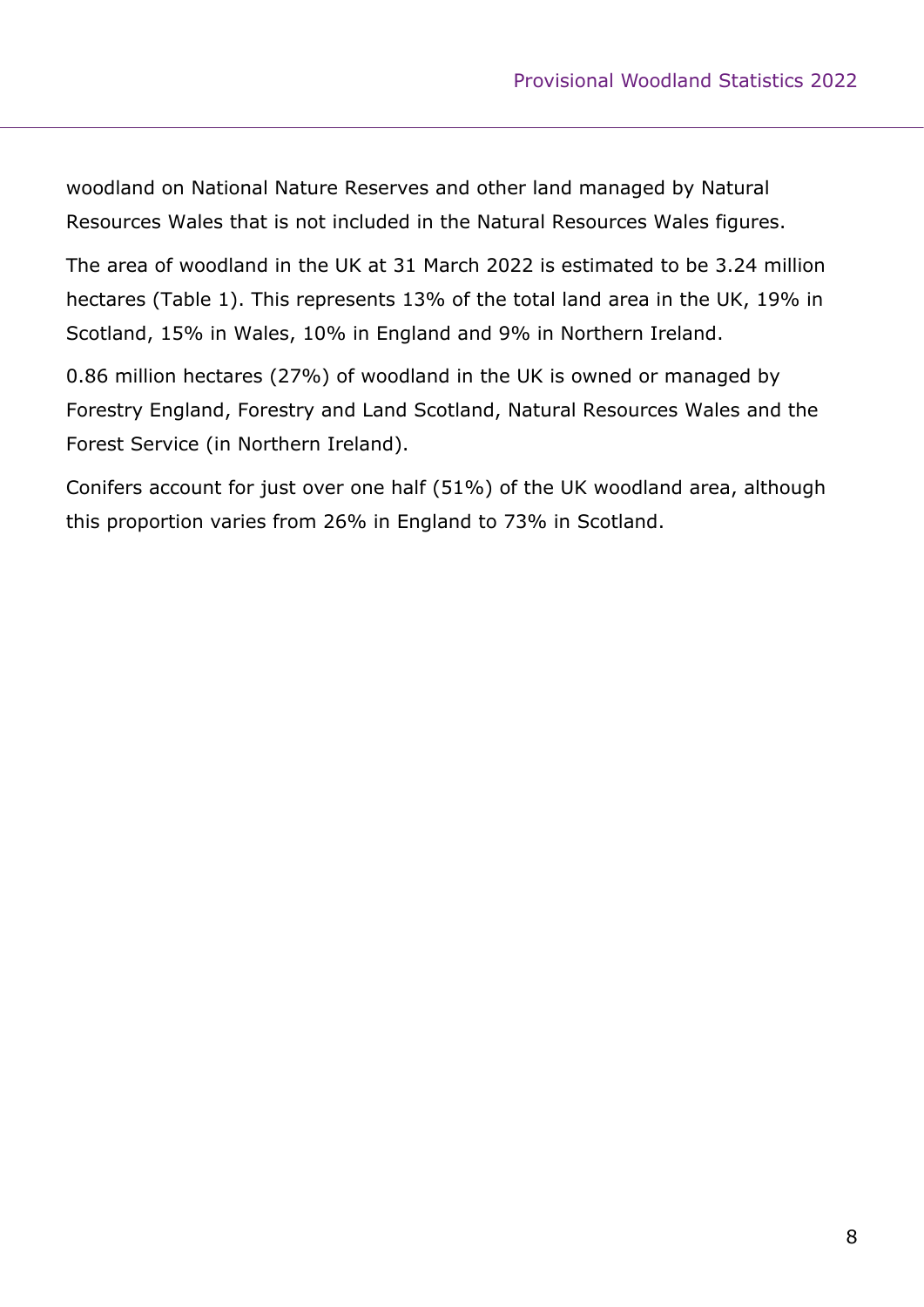#### Table 1: Area of woodland, UK, 2022

Table 1 shows the area of woodland (in thousands of hectares) in the UK at 31 March 2022. The data are shown for each country, split by public and private sector land, and conifers and broadleaves.

|                       | <b>England</b> | <b>Scotland</b> | <b>Wales</b> | <b>Northern</b><br><b>Ireland</b> | <b>UK</b> |
|-----------------------|----------------|-----------------|--------------|-----------------------------------|-----------|
| FE/FLS/NRW/FS         |                |                 |              |                                   |           |
| Conifers              | 151            | 426             | 96           | 55                                | 728       |
| <b>Broadleaves</b>    | 62             | 42              | 19           | $\overline{7}$                    | 130       |
| <b>Total</b>          | 214            | 467             | 115          | 62                                | 858       |
| <b>Private sector</b> |                |                 |              |                                   |           |
| Conifers              | 192            | 666             | 56           | 9                                 | 922       |
| <b>Broadleaves</b>    | 918            | 353             | 140          | 47                                | 1,457     |
| <b>Total</b>          | 1,109          | 1,019           | 196          | 55                                | 2,379     |
| <b>Total Woodland</b> |                |                 |              |                                   |           |
| Conifers              | 343            | 1,092           | 152          | 64                                | 1,650     |
| <b>Broadleaves</b>    | 980            | 395             | 159          | 54                                | 1,587     |
| <b>Total</b>          | 1,323          | 1,486           | 310          | 118                               | 3,237     |

Source: Forestry Commission, Forestry England, Scottish Forestry, Forestry and Land Scotland, Welsh Government, Natural Resources Wales, Forest Service, National Forest Inventory. Note:

- 1. Figures for England, Scotland and Wales are based on data obtained from the National Forest Inventory and adjusted for new planting, but at present no adjustment is made for woodland recently converted to another land use. Further information on how the figures have been estimated is available in the Annex.
- 2. Figures for Northern Ireland are obtained from the Northern Ireland Woodland Register.
- 3. FE: Forestry England, FLS: Forestry and Land Scotland, NRW: Natural Resources Wales, FS: Forest Service (Northern Ireland). NRW estimates only relate to the Welsh Government Woodland Estate (WGWE).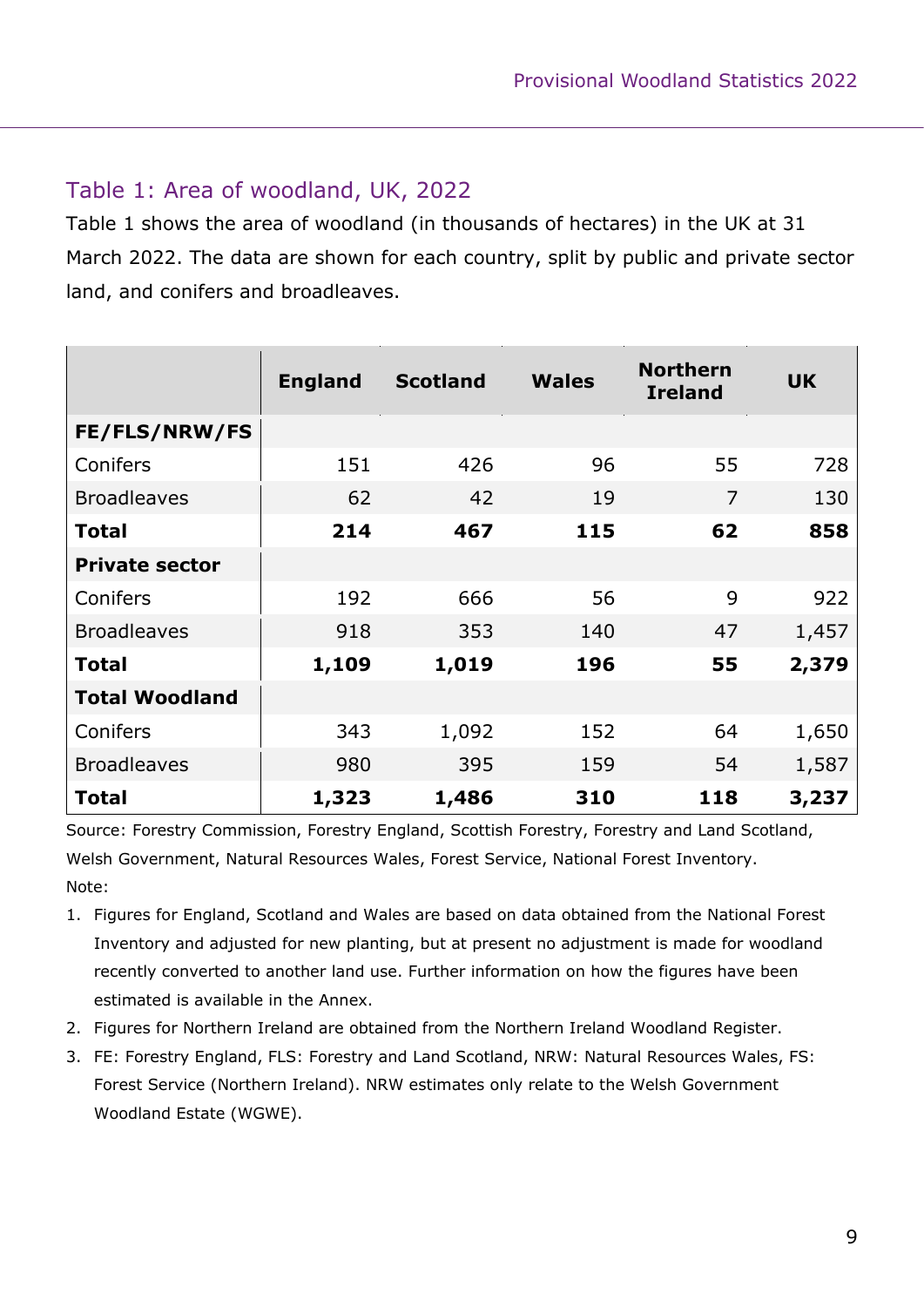- 4. Private sector: all other woodland. Includes woodland managed by NRW outside the WGWE, other publicly owned woodland (e.g., owned by local authorities) and privately-owned woodland.
- 5. Conifers includes mixed woodland dominated by conifer species and broadleaves includes mixed woodland dominated by broadleaf species.

#### Figure 1: Area of woodland, UK, 1998 to 2022

Figure 1 shows the area of woodland (in millions of hectares) in the UK $3$  from 1998 to 2022, and the extent to which different countries have contributed to the UK total. Woodland area has risen by 317 thousand hectares (11%) since 1998, with the largest increase in Northern Ireland.



Source: Forestry Commission, Forestry England, Scottish Forestry, Forestry and Land Scotland, Welsh Government, Natural Resources Wales, Forest Service, National Forest Inventory.

Additional data are available in accompanying data set A.

<sup>&</sup>lt;sup>3</sup>Woodland areas for England, Scotland and Wales are based on data from the National Forest [Inventory.](http://www.forestresearch.gov.uk/tools-and-resources/national-forest-inventory/) The trends shown take account of areas of new planting and identifiable permanent woodland loss. Areas of woodland loss that are not yet identifiable (e.g., recent conversion of woodland for the restoration of open habitats) are not accounted for.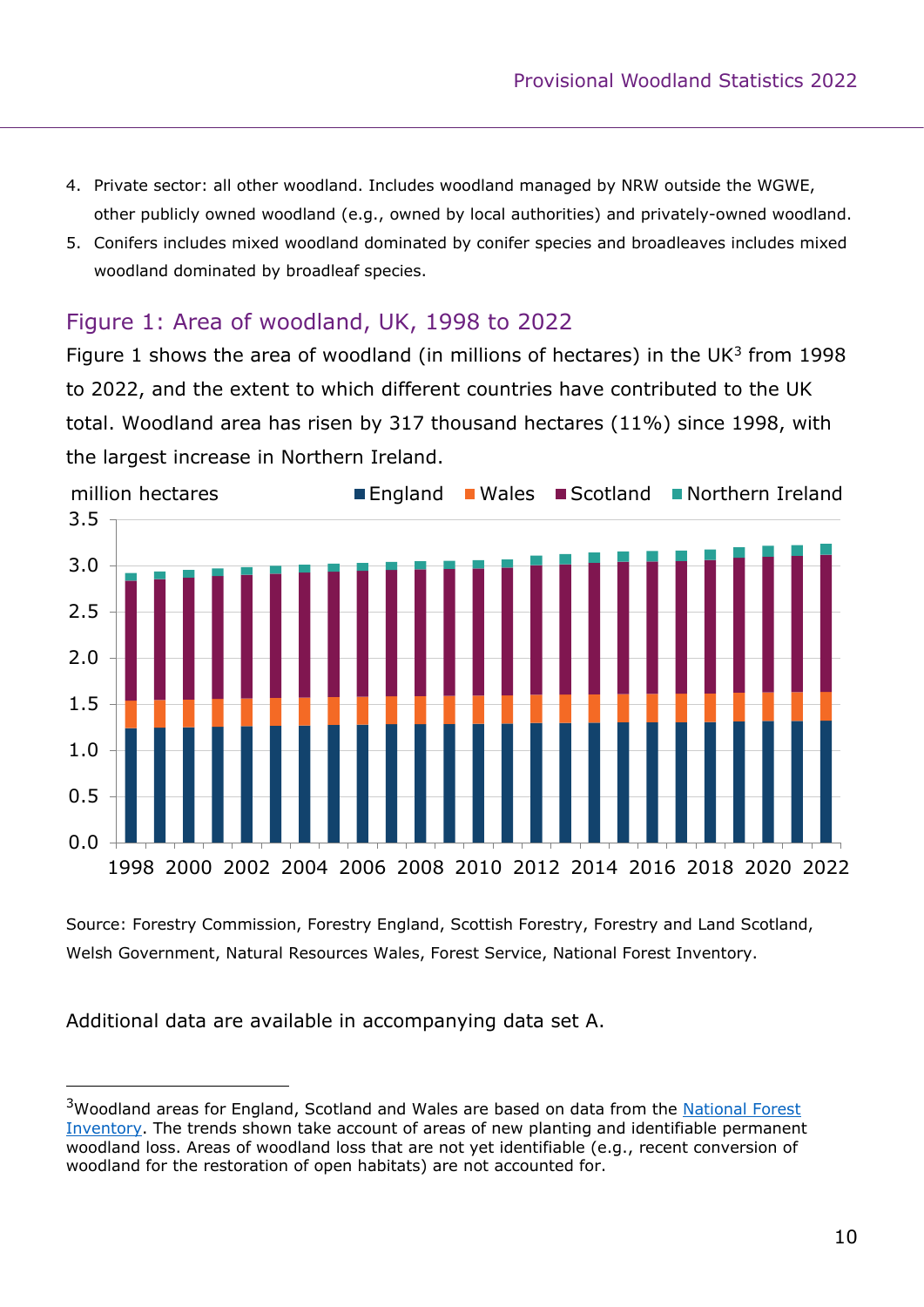### <span id="page-10-0"></span>Area of certified woodland

Certified woodland in the UK has been independently audited against the UK Woodland Assurance Standard. Forestry certification schemes are owned by national or international non-governmental organisations and exist to promote good forest practice. They offer product labels to demonstrate that wood or wood products come from well-managed forests.

Figures for certified woodland areas are often used as an indicator of sustainable forest management. However, it should be noted that woodland that is not certified may also be managed sustainably.

Most changes to the certified woodland area figures over time are a result of new areas being certified or certificates not being renewed upon expiry. Temporary changes can also occur if there is a time lag between expiry and renewal.

The total area of certified woodland in the UK at 31 March 2022 is 1.42 million hectares. This represents 44% of the total UK woodland area, 60% of the woodland area in Scotland, 56% in Northern Ireland, 47% in Wales and 24% in England.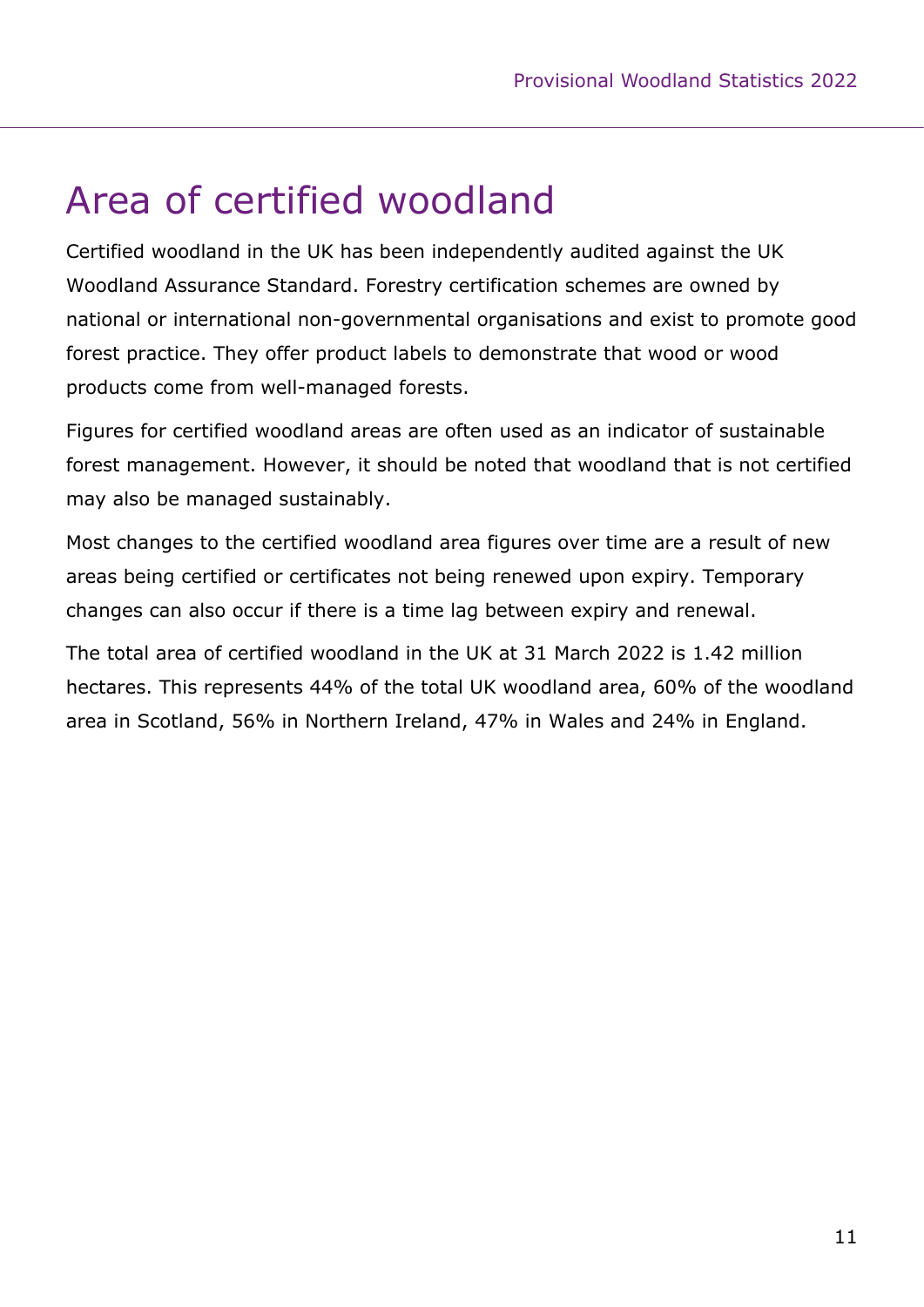#### Table 2: Area of certified woodland, UK, 2022

Table 2 shows the area of certified woodland (in thousands of hectares) in the UK at 31 March 2022. The data are shown for each country, split by public and private sector land, alongside the percentage of total woodland area.

| <b>Country</b>   | FE/FLS/NRW/FS<br>(thousand ha) | <b>Private</b><br>sector<br>(thousand<br>ha) | <b>Total</b><br>(thousand<br>ha) | Percentage<br><b>of</b><br>woodland<br>area<br>( %) |
|------------------|--------------------------------|----------------------------------------------|----------------------------------|-----------------------------------------------------|
| England          | 214                            | 101                                          | 315                              | 24                                                  |
| Scotland         | 467                            | 428                                          | 895                              | 60                                                  |
| <b>Wales</b>     | 115                            | 30                                           | 145                              | 47                                                  |
| Northern Ireland | 62                             | 3                                            | 65                               | 56                                                  |
| <b>UK</b>        | 858                            | 562                                          | 1,420                            | 44                                                  |

Source: Forest Stewardship Council, Programme for the Endorsement of Forest Certification, Forestry England, Forestry and Land Scotland, Natural Resources Wales, Forest Service. Note:

- 1. FE: Forestry England, FLS: Forestry and Land Scotland, NRW: Natural Resources Wales, FS: Forest Service (Northern Ireland). NRW estimates only relate to the Welsh Government Woodland Estate (WGWE).
- 2. Private sector: all other woodland. Includes woodland managed by NRW outside the WGWE, other publicly owned woodland (e.g., owned by local authorities) and privately owned woodland.
- 3. All certified woodland in 2022 is certified under the Forest Stewardship Council (FSC) scheme or the Programme for the Endorsement of Forest Certification (PEFC) scheme, with many woodlands certified under both schemes.
- 4. The estimates are based on UK data published by FSC and PEFC, supplemented by data from individual certificates and other sources. Where possible, figures are for the woodland area certified, rather than the land area certified.
- 5. All Forestry England/Forestry and Land Scotland/Natural Resources Wales WGWE/Forest Service woodland is certified. The Forestry England/Forestry and Land Scotland/Welsh Government Woodland Estate/Forest Service areas are the latest areas, as shown in Table 1, rather than the areas shown on certificates.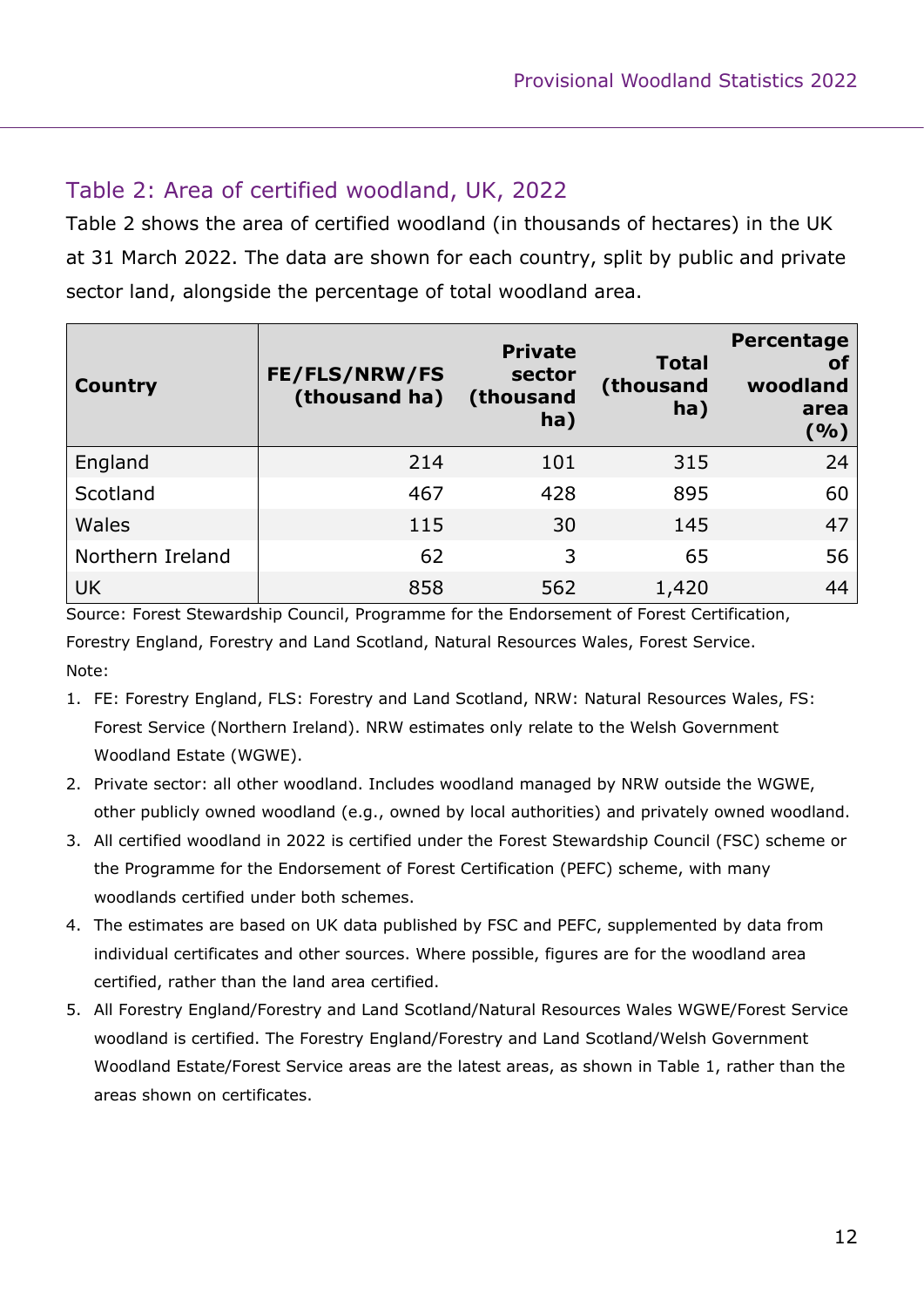#### Figure 2: Area of certified woodland, UK, 2004 to 2022

Figure 2 shows the area of certified woodland (in millions of hectares) in the UK from 2004 to 2022, and the extent to which different countries have contributed to the UK total. The area of certified woodland in the UK has increased by 261 thousand hectares (22%) since March 2004.



Source: Forest Stewardship Council, Programme for the Endorsement of Forest Certification, Forestry England, Forestry and Land Scotland, Natural Resources Wales, Forest Service.

Note:

- 1. All certified woodland is certified under the Forest Stewardship Council (FSC) scheme or the Programme for the Endorsement of Forest Certification (PEFC) scheme, with many woodlands certified under both schemes.
- 2. The estimates are based on UK data published by FSC and PEFC, supplemented by data from individual certificates and other sources. Where possible, figures are for the woodland area certified, rather than the land area certified.

The 1.42 million hectares of certified woodland at March 2022 represents a 0.6% increase on the previous year. Most of this increase occurred in Scotland, with a small increase in Northern Ireland and decreases in England and Wales.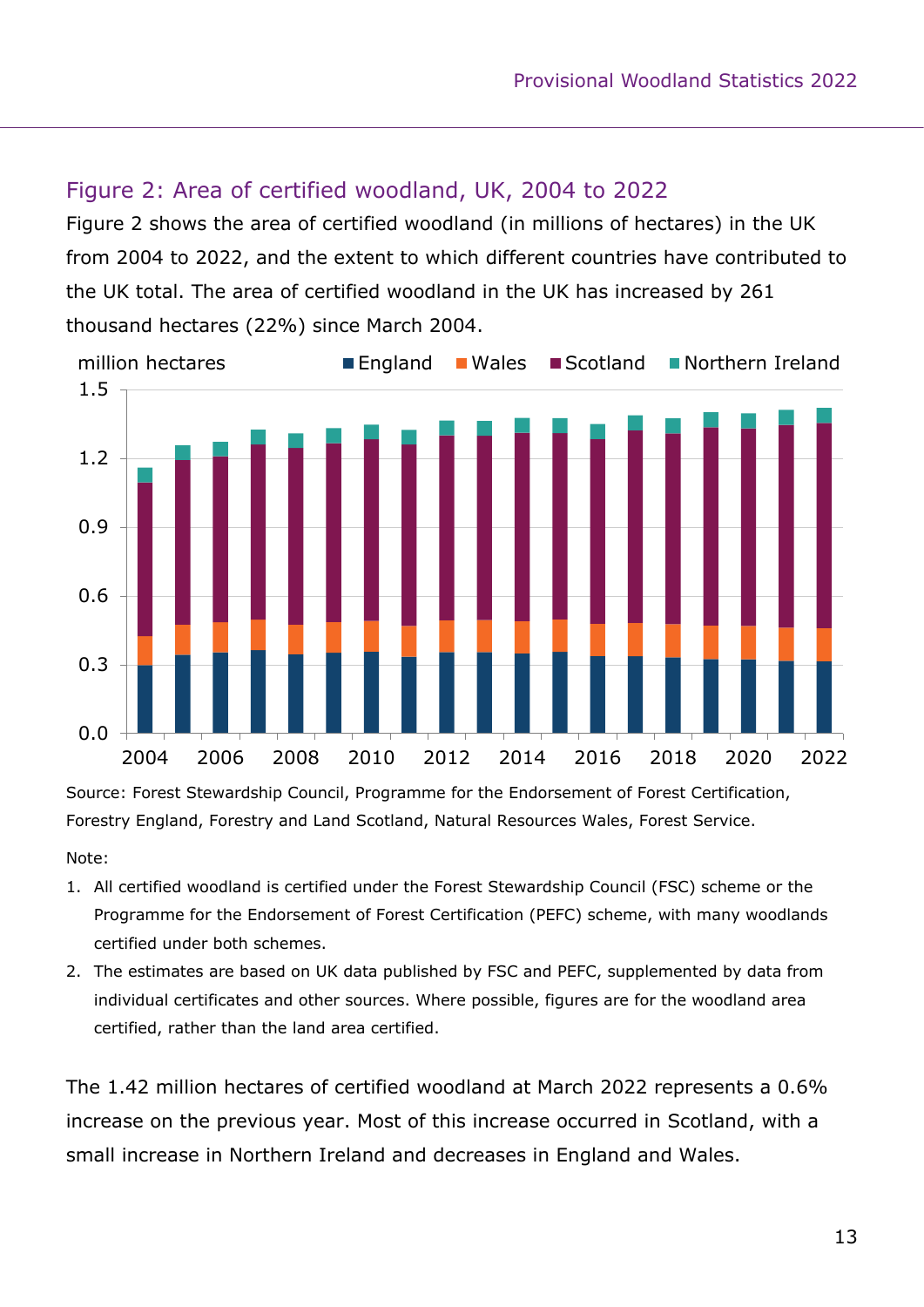This release is the first to include woodland certified by [Grown in Britain](https://www.growninbritain.org/) (GiB). As GiB's data is new to this report, they are currently designated as experimental statistics and are not included in Figure 2 or Table 2, that present areas certified by the Forest Stewardship Council (FSC) and the Programme for the Endorsement of Forest Certification (PEFC). Instead, the GiB certified areas are summarised below.

The total area of woodland certified by GiB is 252 thousand hectares; where 245 thousand hectares of this is also certified by FSC and/or PEFC, and 8 thousand hectares is certified by GiB only.

Of the 8 thousand hectares that are only certified by GiB, more than 99% is in England with the remainder in Wales.

Additional data are available in accompanying data set B.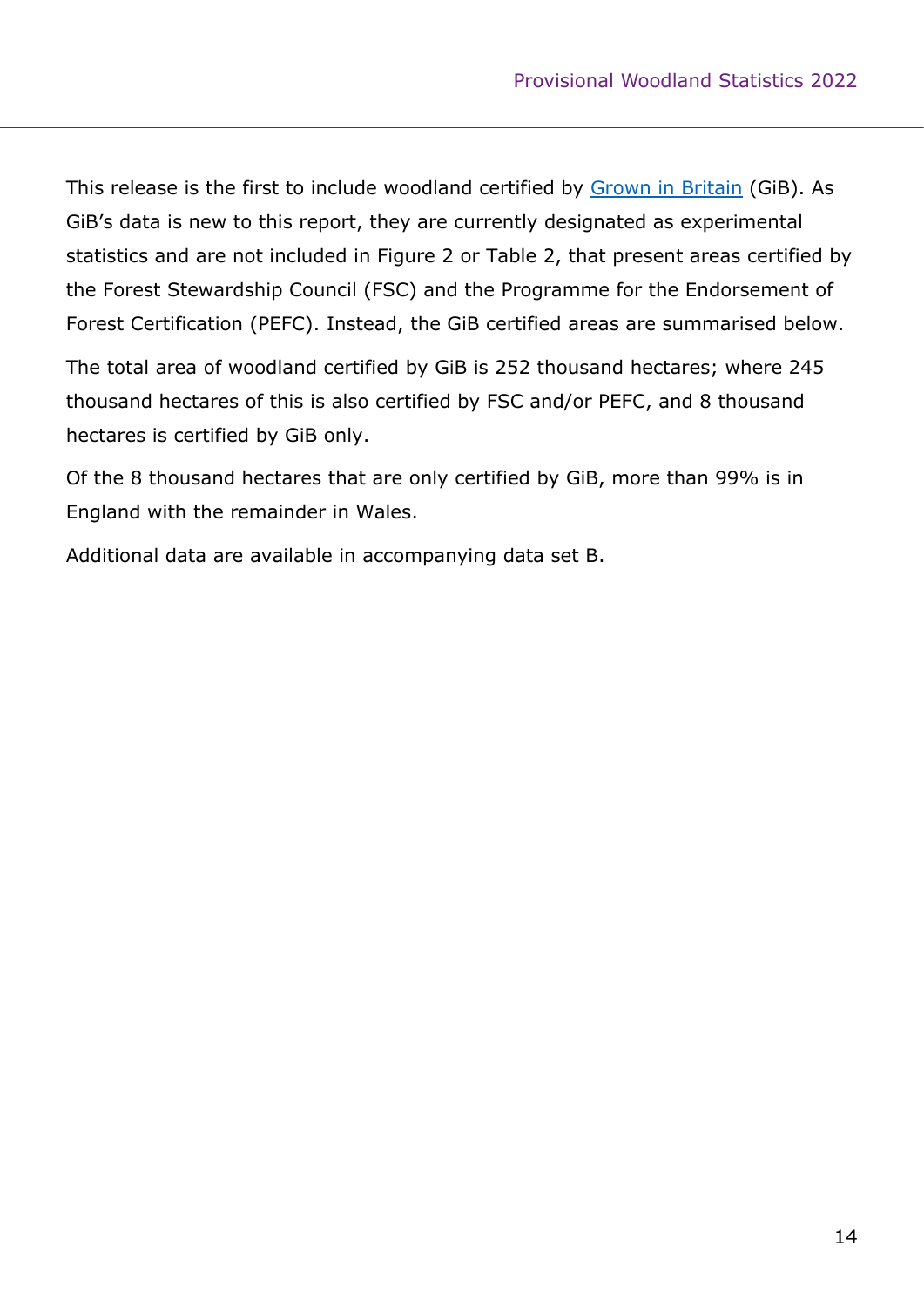# <span id="page-14-0"></span>New planting

New planting is the creation of new areas of woodland by planting trees on land that was not previously woodland. Trends in new tree planting rates are influenced by changes to the incentives available to landowners (in the form of grants) and the availability of land for planting. The statistics presented here also include new woodland that is created by natural colonisation of trees (where known). Statistics on new planting are used to inform government policy and resource allocation and are used in producing annual estimates of woodland area.

Table 3 shows the area of new woodland that was created in the year to 31 March 2022. The total area of new planting in the UK in 2021-22 was 13.84 thousand hectares. Conifers accounted for 50% of the total area of new planting. Most new planting (95%) took place on private sector land. Seventy-six percent of the total new planting area took place in Scotland, 16% in England, 4% in Wales and 4% in Northern Ireland.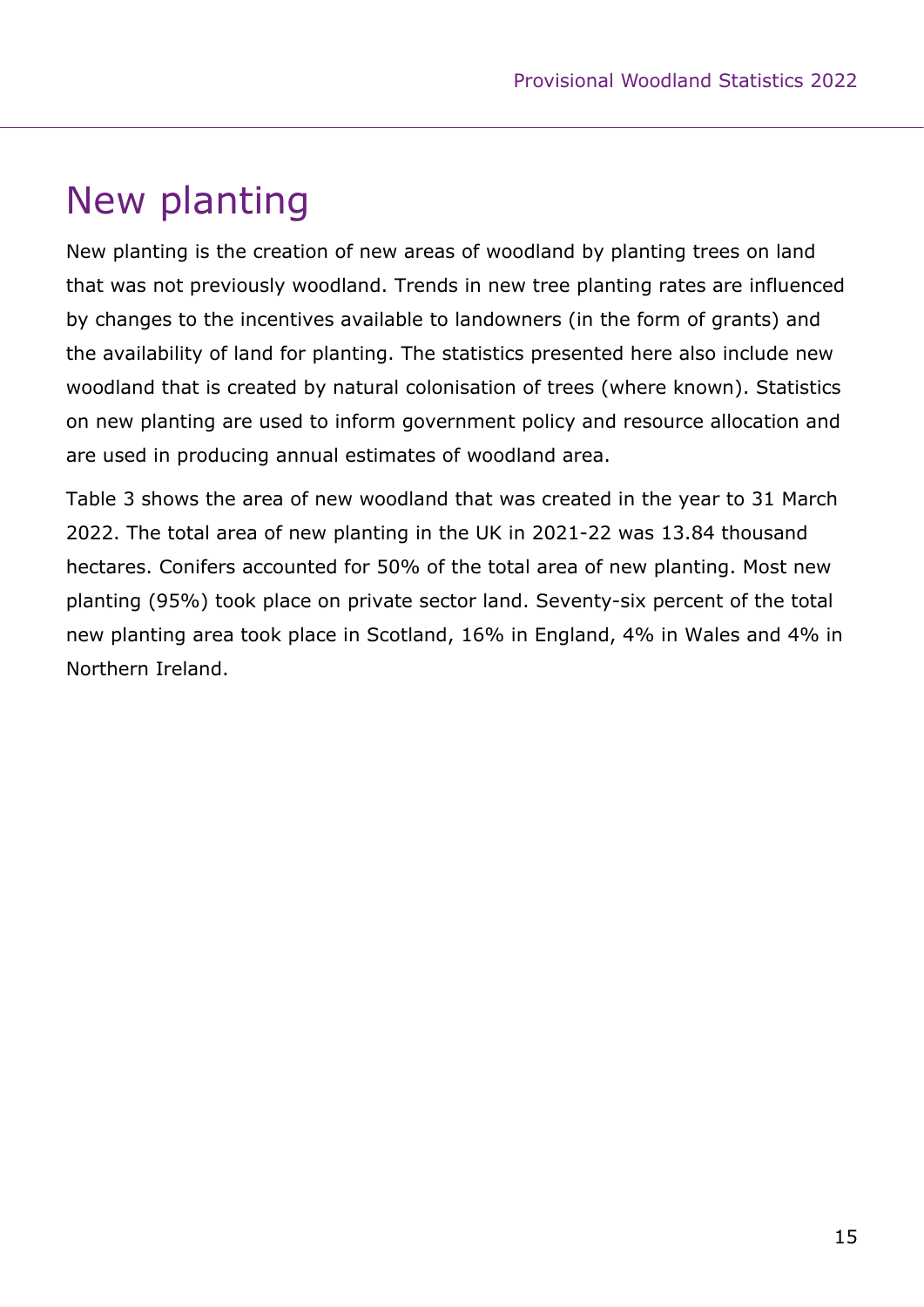#### Table 3: Area of new planting, UK, 2021-22

Table 3 shows the area of new planting (in thousands of hectares) in the UK in the year ending March 2022. The data are shown for each country, split by forest type (conifer or broadleaf) and ownership (public or private sector).

|                             |      | <b>England Scotland</b> | <b>Wales</b> | <b>Northern</b><br><b>Ireland</b> | <b>UK</b> |
|-----------------------------|------|-------------------------|--------------|-----------------------------------|-----------|
| New planting by forest type |      |                         |              |                                   |           |
| Conifers                    | 0.27 | 6.34                    | 0.18         | 0.09                              | 6.88      |
| <b>Broadleaves</b>          | 1.98 | 4.14                    | 0.40         | 0.44                              | 6.96      |
| All new planting            | 2.26 | 10.48                   | 0.58         | 0.54                              | 13.84     |
| New planting by ownership   |      |                         |              |                                   |           |
| FE/FLS/NRW/FS <sup>1</sup>  | 0.00 | 0.62                    | 0.02         | 0.01                              | 0.66      |
| Private sector <sup>2</sup> | 2.25 | 9.85                    | 0.55         | 0.52                              | 13.18     |
| All new planting            | 2.26 | 10.48                   | 0.58         | 0.54                              | 13.84     |

Source: Forestry Commission, Forestry England, Scottish Forestry, Forestry and Land Scotland, Welsh Government, Natural Resources Wales, Forest Service. Note:

- 1. FE: Forestry England, FLS: Forestry and Land Scotland, NRW: Natural Resources Wales, FS: Forest Service (Northern Ireland).
- 2. Private sector: all other woodland. Includes other publicly owned woodland (e.g., owned by local authorities) and privately owned woodland.
- 3. Figures for grant-aided planting relate to areas for which grants were paid during the year to 31 March.
- 4. Estimates for areas planted without grant aid are believed to be under-reported and, as a result, the reported figures are likely to under-estimate the true level of planting activity. For England, new woodland creation funded by sources other than the Countryside Stewardship Woodland Creation Grant include planting supported by the Woodland Trust, by the Environment Agency, by Natural England and land acquired by the National Forest Company. For Scotland, a small amount of new planting without grant aid was included.
- 5. The planting season lies both sides of 31 March, and the weather can cause planting to be advanced or delayed.
- 6. Includes woodland formed by natural colonisation (where known).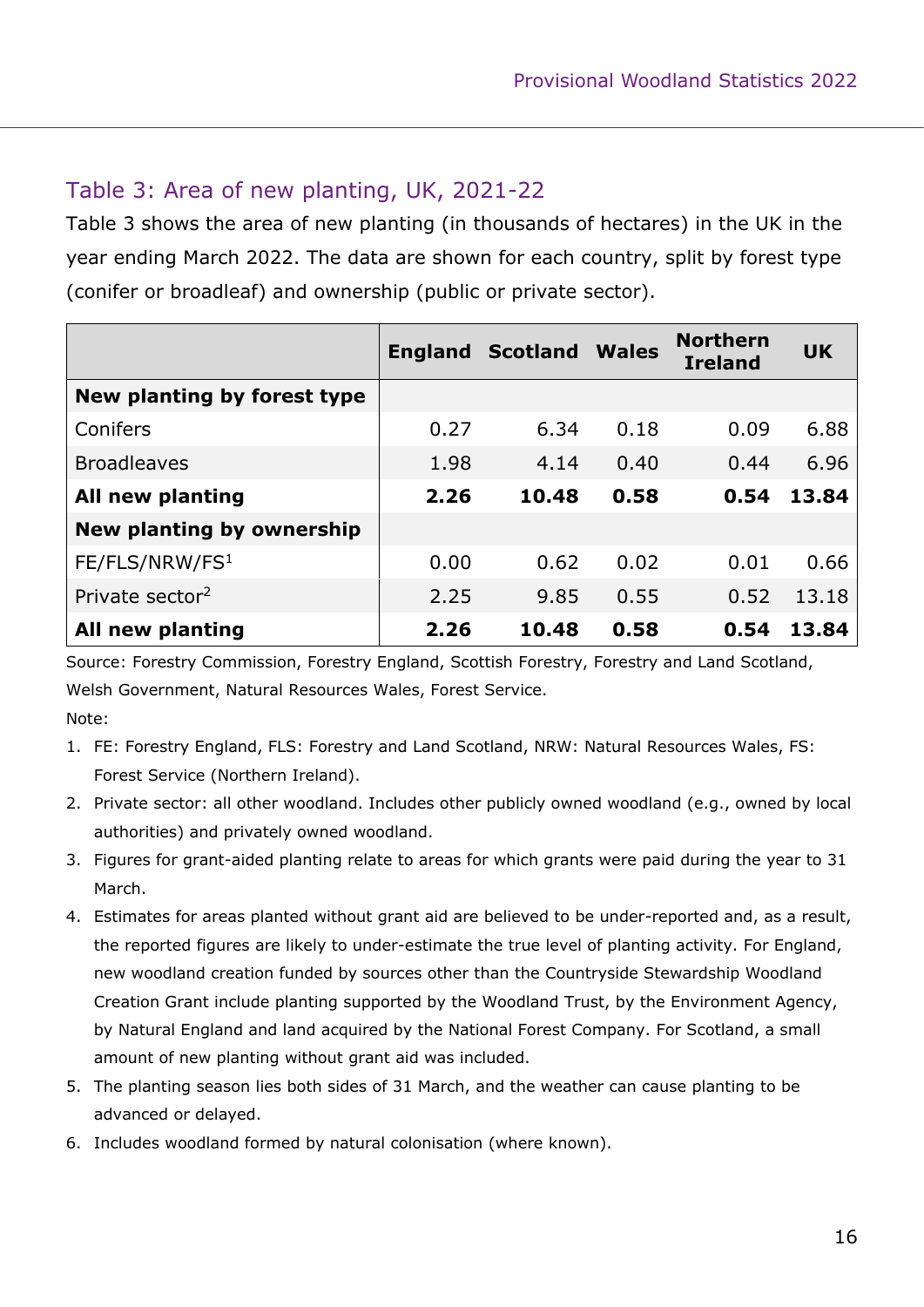#### Figure 3: Area of new planting, UK, 1976 to 2022

Figure 3 shows the area of new planting from March 1976 to March 2022, and the extent to which different countries have contributed to the UK total.



Source: Forestry Commission, Forestry England, Scottish Forestry, Forestry and Land Scotland, Welsh Government, Natural Resources Wales, Forest Service.

Note:

- 1. Private sector figures are based on grant-supported new planting and (where possible) with estimates for areas planted without grant aid.
- 2. Figures for grant-aided planting relate to areas for which grants were paid during the year to 31 March.
- 3. Estimates for areas planted without grant aid are believed to be under-reported and, as a result, the reported figures are likely to under-estimate the true level of planting activity. For England, new woodland creation funded by sources other than the Countryside Stewardship Woodland Creation Grant include planting supported by the Woodland Trust, by the Environment Agency, by Natural England and land acquired by the National Forest Company. For Scotland, a small amount of new planting without grant aid was included for 2016-17 to 2019-20.
- 4. The planting season lies both sides of 31 March, and the weather can cause planting to be advanced or delayed.
- 5. Includes woodland formed by natural colonisation (where known).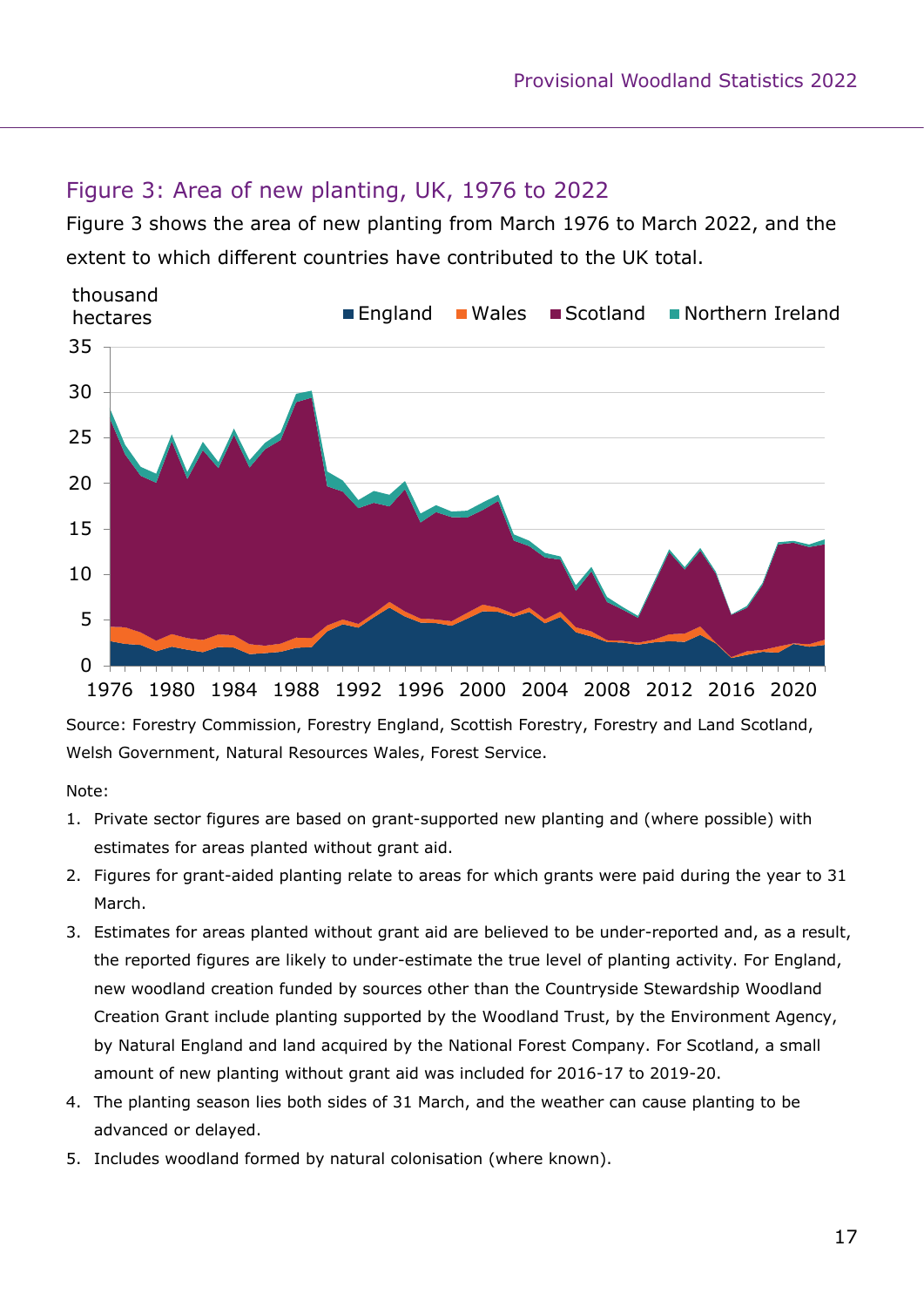In the past 10 years, the area of new planting in the UK has ranged from under 6 thousand hectares in 2016 to more than 13 thousand hectares in 2022.

Additional data are available in accompanying data set C.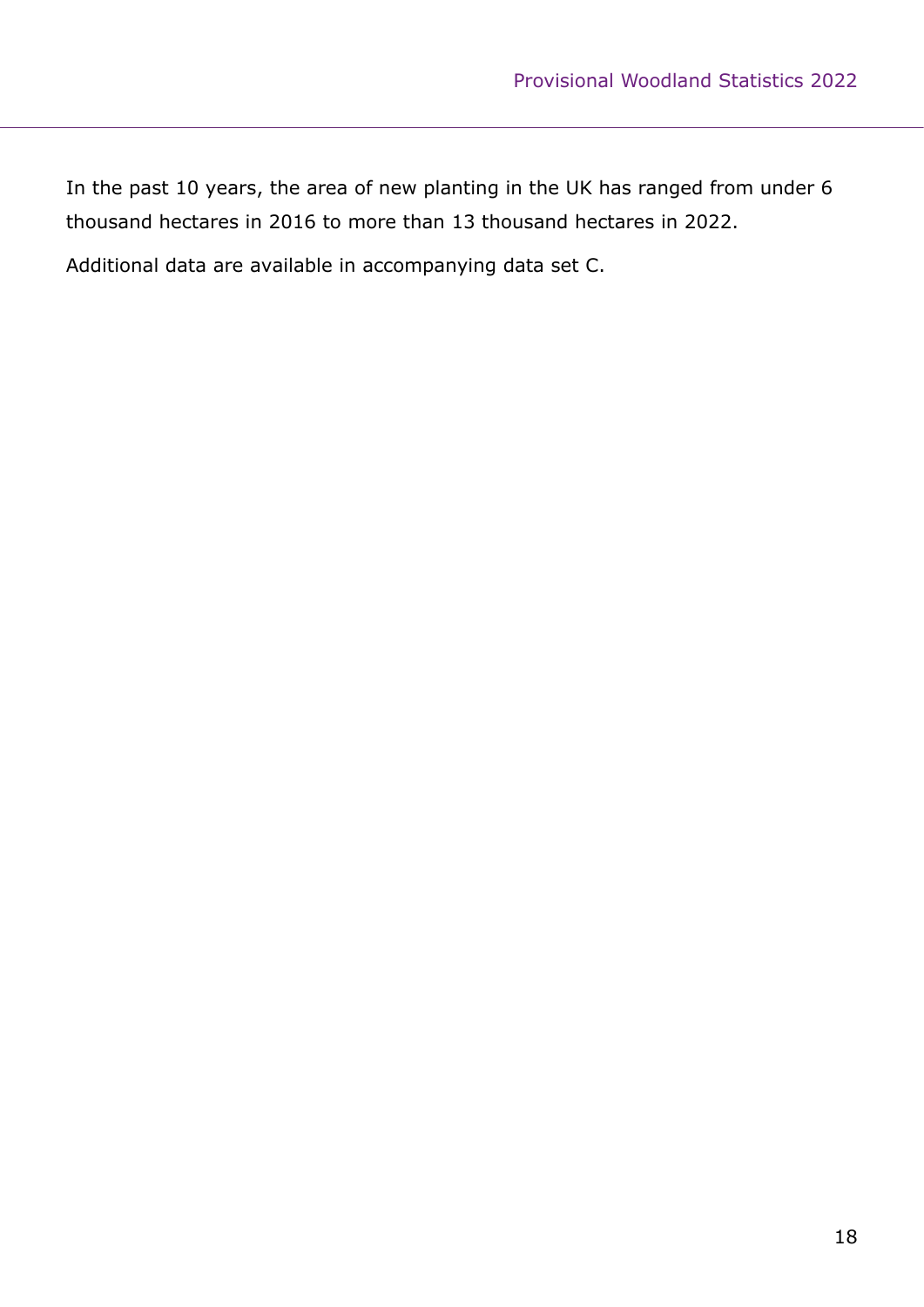# <span id="page-18-0"></span>Publicly funded restocking

Restocking is the replacement of trees on areas of woodland that have been felled; this can be done either through replanting or natural regeneration. The statistics presented here include felled areas that have been restocked by both natural regeneration and replanting.

As restocking takes place on woodland that has been previously harvested and it is a condition of most felling licences that the area is restocked, restocking rates are mainly driven by harvesting levels (with a time lag, often of around 2 years, between harvesting and restocking).

Economic factors, including grant rates, may have some effect on species choice at restocking. In addition, the precise timing of restocking may be affected by weather conditions.

This release only covers publicly funded restocking, that is:

- restocking of Forestry England/Forestry and Land Scotland/Natural Resources Wales/Forest Service woodland, and
- grant-aided restocking of private sector woodland.

Grant support for restocking in Scotland has been limited since 2008. The Forestry Grant Scheme was launched in Scotland in March 2015 and does include support for restocking in most but not all circumstances. As a result, grant-aided restocking does not represent all private sector restocking in Scotland. It is therefore likely that conifer restocking in Scotland in recent years is under-reported in this release and other statistics.

Grant support in England is now provided by the Countryside Stewardship scheme, which opened for applications in early 2016. Countryside Stewardship funding for restocking is only available under limited circumstances (through the tree health grant). The restoration (and restocking with native species) of PAWS (Plantations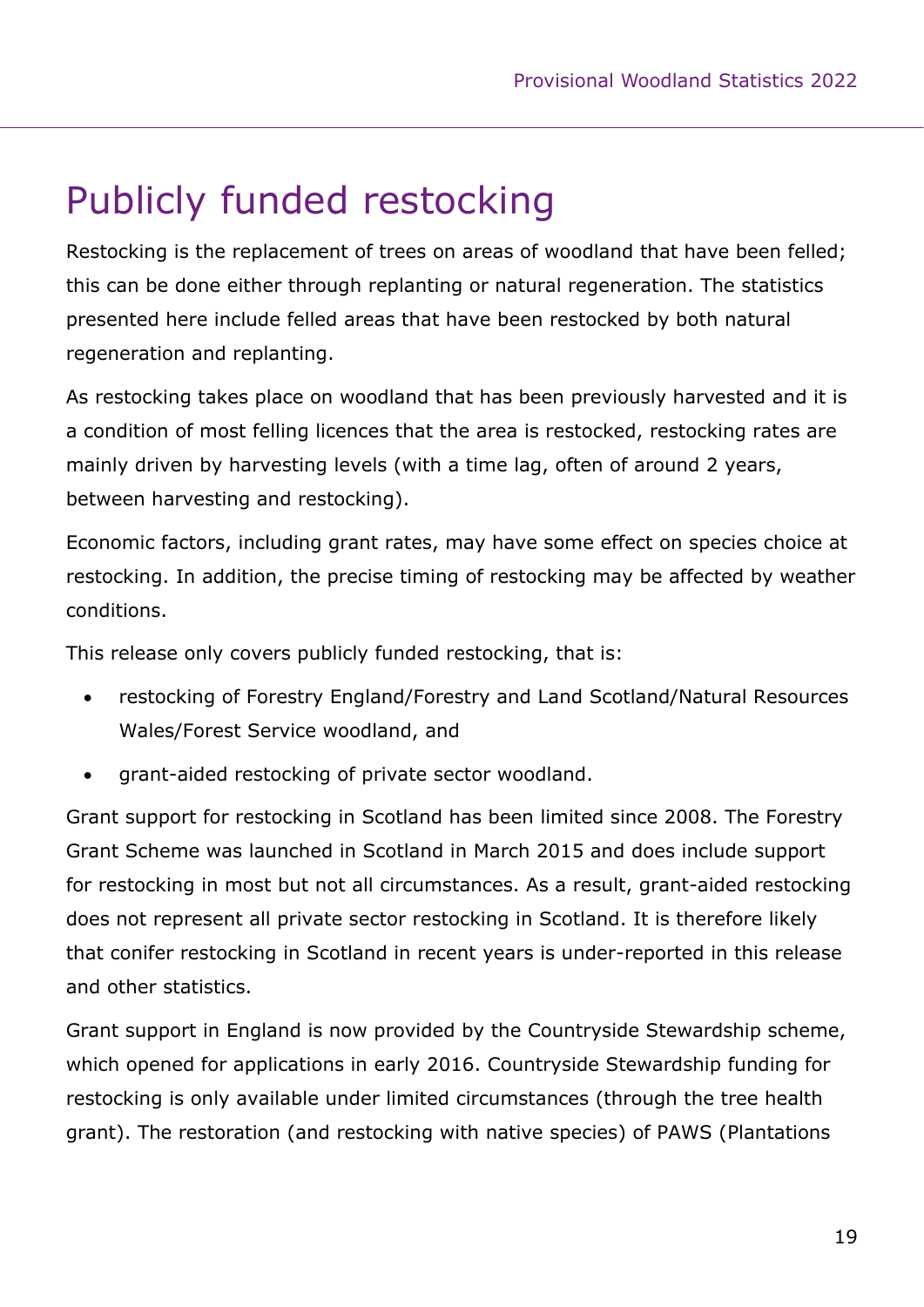on Ancient Woodland Sites) is also supported by the HS2 Woodland Fund. No estimate has been made for restocking in England that is no longer supported by grants and therefore restocking in England in recent years is under-reported in this release and other statistics.

In 2021-22, a total of 15.28 thousand hectares of restocking was publicly funded in the UK. Conifers accounted for over twelve thousand hectares (81%) of the total area of restocking. Most reported restocking (66%) took place on FE/FLS/NRW/FS land.

Sixty-five percent of publicly funded restocking in the UK took place in Scotland, 20% in England, 10% in Wales and 5% in Northern Ireland.

#### Table 4: Area of publicly funded restocking, UK, 2021-22

Table 4 shows the area of publicly funded restocking (in thousands of hectares) that took place in the UK in the year ending March 2022. The data are shown for each country, split by forest type (conifer or broadleaf) and ownership (public or private sector).

|                                  | <b>England</b> | <b>Scotland</b> | <b>Wales</b> | <b>Northern</b><br><b>Ireland</b> | <b>UK</b> |
|----------------------------------|----------------|-----------------|--------------|-----------------------------------|-----------|
| <b>Restocking by forest type</b> |                |                 |              |                                   |           |
| Conifers                         | 2.29           | 8.34            | 0.93         | 0.79                              | 12.35     |
| <b>Broadleaves</b>               | 0.81           | 1.56            | 0.54         | 0.02                              | 2.93      |
| <b>All restocking</b>            | 3.09           | 9.90            | 1.48         | 0.81                              | 15.28     |
| <b>Restocking by ownership</b>   |                |                 |              |                                   |           |
| FE/FLS/NRW/FS <sup>1</sup>       | 2.54           | 5.59            | 1.34         | 0.65                              | 10.11     |
| Private sector <sup>2</sup>      | 0.55           | 4.32            | 0.14         | 0.16                              | 5.17      |
| <b>All restocking</b>            | 3.09           | 9.90            | 1.48         | 0.81                              | 15.28     |

Source: Forestry Commission, Forestry England, Scottish Forestry, Forestry and Land Scotland, Welsh Government, Natural Resources Wales, Forest Service. Note: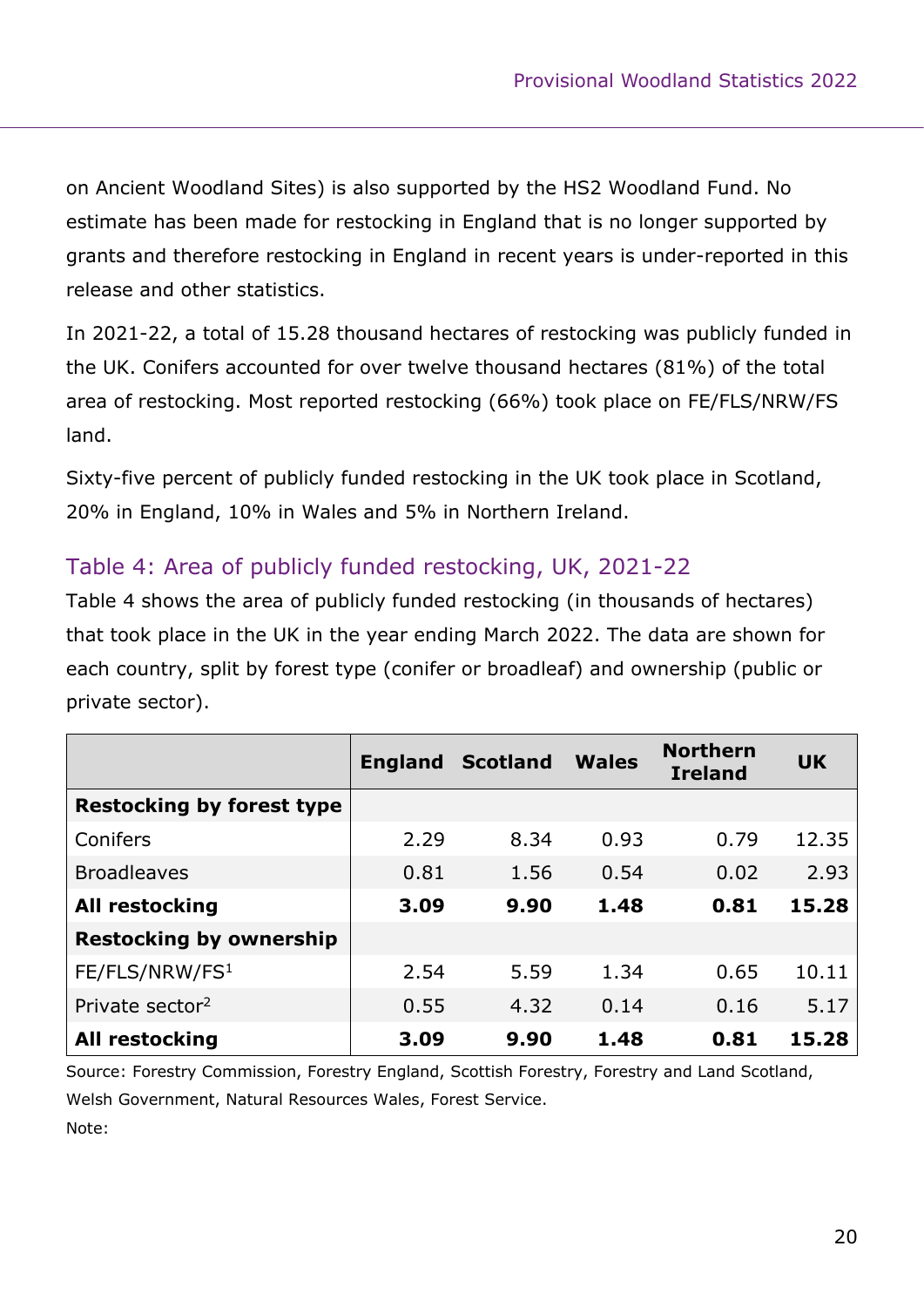- 1. FE: Forestry England, FLS: Forestry and Land Scotland, NRW: Natural Resources Wales, FS: Forest Service (Northern Ireland).
- 2. Private sector: all other woodland. Includes other publicly owned woodland (e.g., owned by local authorities) and privately-owned woodland.
- 3. Private sector figures are based on areas for which grants were paid during the year to 31 March. No estimate of areas planted without grant aid was included.
- 4. The planting season lies both sides of 31 March, and the weather can cause planting to be advanced or delayed.
- 5. Includes woodland restocked by natural regeneration.
- 6. Restocking by natural regeneration in non-clearfell areas may be under-represented.

As private sector figures are based on areas receiving grants for restocking, and restocking is not supported (or only supported in limited circumstances) by some grant schemes, these figures under-estimate the true level of restocking in the UK.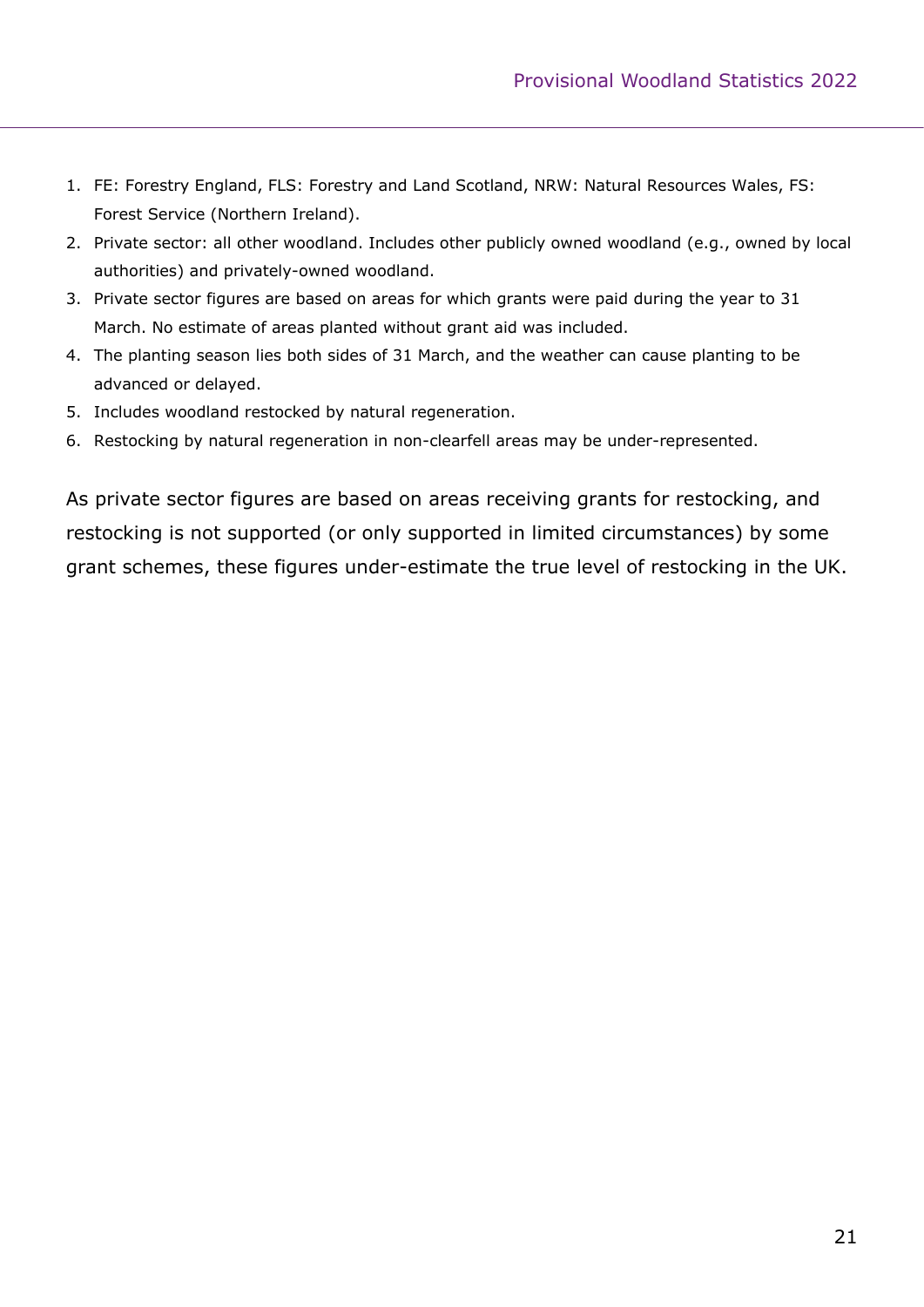#### Figure 4: Area of restocking, UK, 1976 to 2022

Figure 4 shows the area of publicly funded restocking from March 1976 to March 2022, and the extent to which different countries have contributed to the UK total. It indicates an overall increase in restocking rates during the period. Over the same period, there has been a general increase in [UK](http://www.forestresearch.gov.uk/tools-and-resources/statistics/statistics-by-topic/timber-statistics/uk-wood-production-and-trade-provisional-figures/) wood production (see the latest UK [Wood Production and Trade statistics\)](http://www.forestresearch.gov.uk/tools-and-resources/statistics/statistics-by-topic/timber-statistics/uk-wood-production-and-trade-provisional-figures/).



Source: Forestry Commission, Forestry England, Scottish Forestry, Forestry and Land Scotland, Welsh Government, Natural Resources Wales, Forest Service. Note:

- 1. Private sector figures are based on areas for which grants were paid during the year to 31 March.
- 2. Estimates of areas restocked without grant aid are also included (where possible) up to 2009-10, but no estimates are available since then. As a result, the reported figures are likely to underestimate the true level of restocking activity.
- 3. The planting season lies both sides of 31 March, and the weather can cause restocking to be advanced or delayed.
- 4. Includes woodland restocked by natural regeneration.
- 5. Restocking by natural regeneration in non-clearfell areas may be under-represented.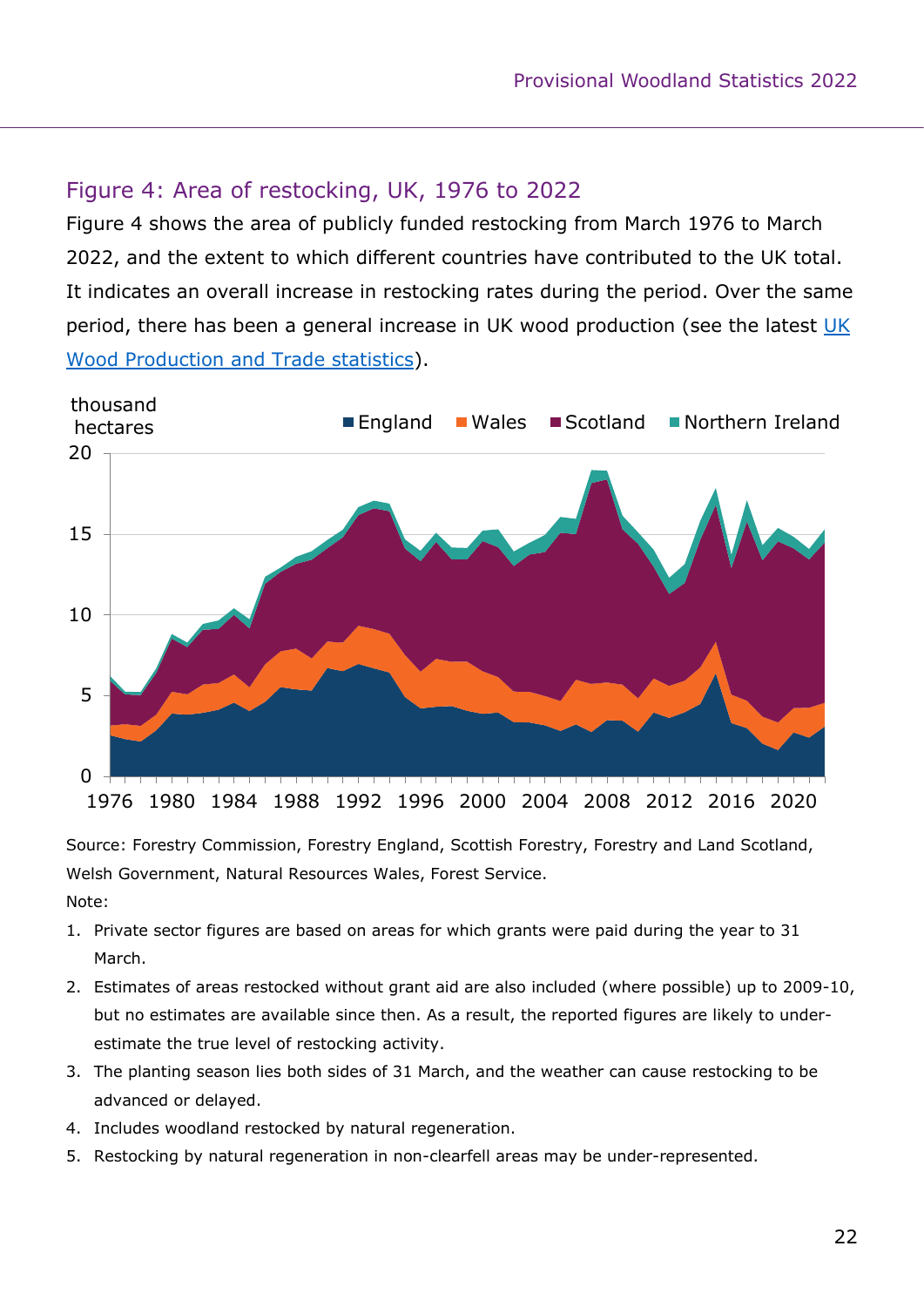The reported area of restocking fell significantly after a peak of 19 thousand hectares in 2006-07. This followed changes to grant support for restocking in Scotland, that resulted in some non-grant aided Sitka spruce restocking being excluded from the estimates.

Figure 4 shows a fall in the area of restocking in 2015-16, following changes to grant schemes across the UK. Reported restocking has continued to fall in England, where grant aid is now only available in very limited circumstances; however, 2021-22 saw an 8% increase on the previous year.

For further information, see the Data Sources and Methodology section of the Annex. Additional data are available in accompanying data set C.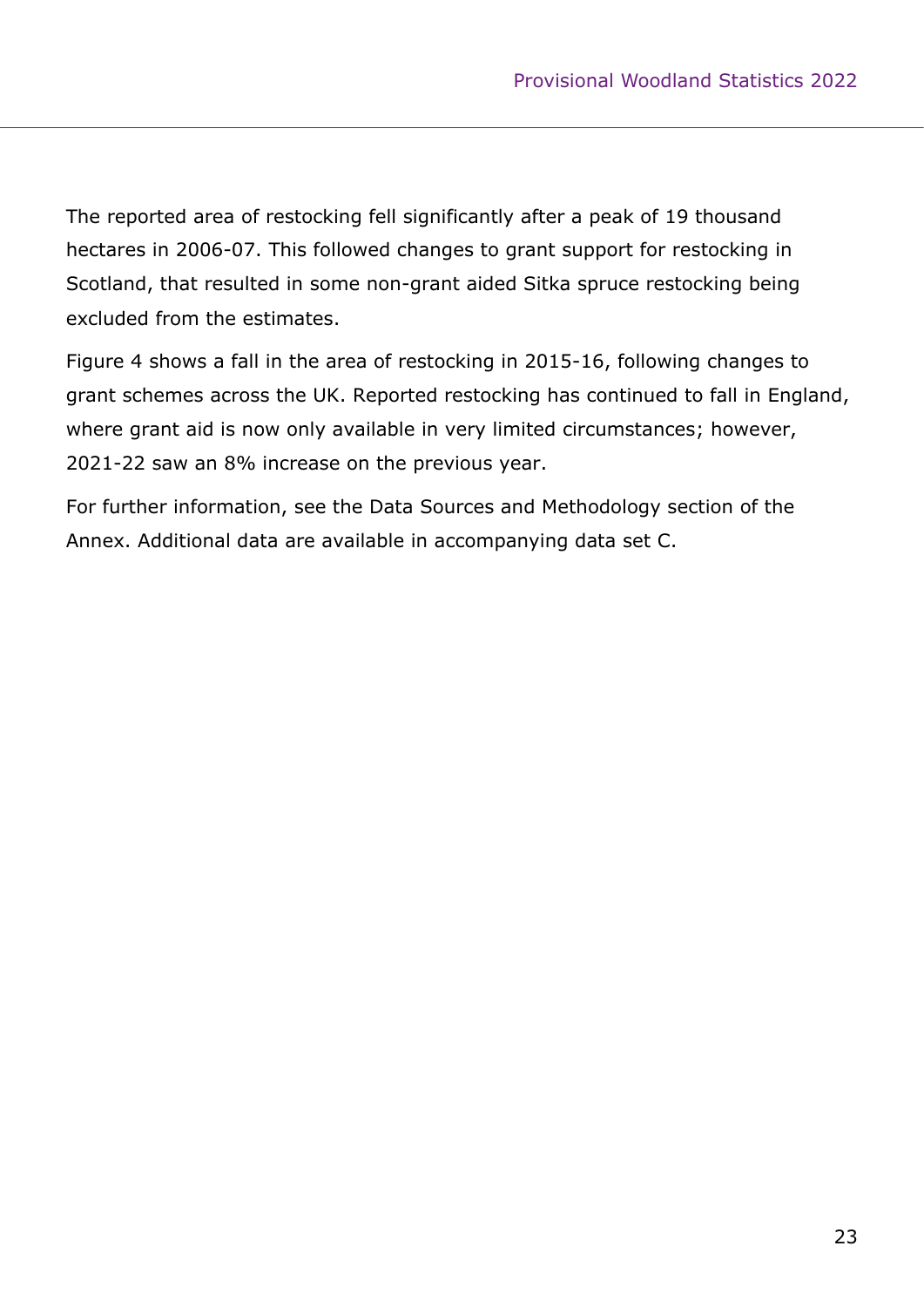# <span id="page-23-0"></span>Woodland Carbon Code

A total of 366 projects across the UK were validated at 31 March 2022 and are projected to sequester 6.9 million tonnes of carbon dioxide over their lifetime of up to 100 years (Table 5). This represents 5.5 million tonnes of carbon dioxide in Scotland, 1.1 million tonnes of carbon dioxide in England, 230 thousand tonnes in Wales and 11 thousand tonnes in Northern Ireland.

A total of 1,534 projects were registered under the [Woodland Carbon Code](http://www.woodlandcarboncode.org.uk/) by the end of March 2022, covering around 59 thousand hectares of woodland and projected to sequester 18.7 million tonnes of carbon dioxide over their lifetime.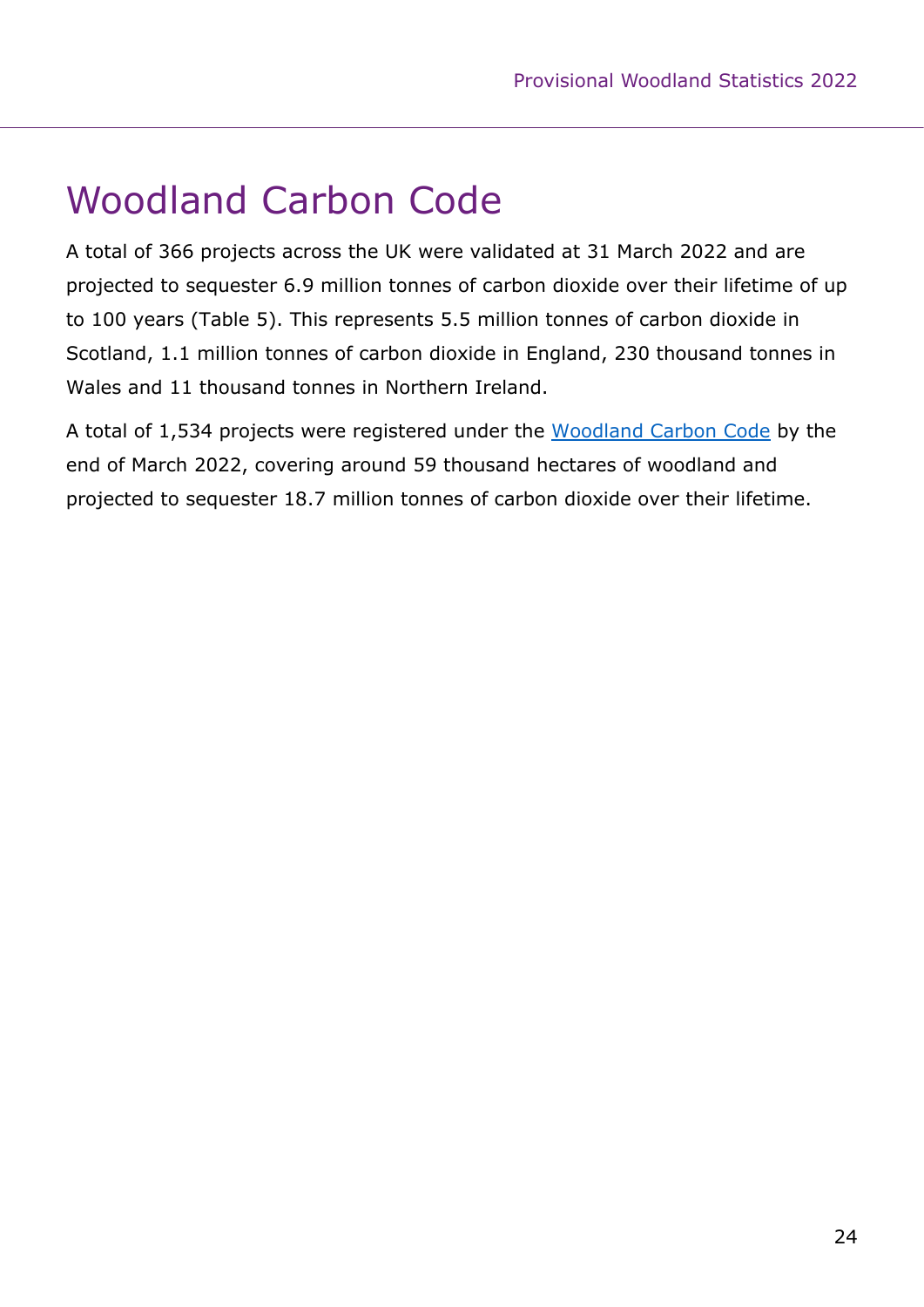#### Table 5: Woodland Carbon Code projects, UK, at 31 March 2022

Table 5 shows the number of projects, area of woodland and projected carbon sequestration for Woodland Carbon Code projects registered at 31 March 2022. The data are shown for each country alongside UK totals.

|                                                                                                               | <b>England</b> | <b>Wales</b> | <b>Scotland</b> | <b>Northern</b><br><b>Ireland</b> | <b>UK</b> |
|---------------------------------------------------------------------------------------------------------------|----------------|--------------|-----------------|-----------------------------------|-----------|
| Number of projects <sup>1</sup>                                                                               |                |              |                 |                                   |           |
| Awaiting validation <sup>2</sup>                                                                              | 443            | 175          | 468             | 82                                | 1,168     |
| Validated <sup>3</sup>                                                                                        | 63             | 24           | 158             | $\overline{2}$                    | 247       |
| Verified <sup>4</sup>                                                                                         | 45             | 5            | 68              | $\mathbf{1}$                      | 119       |
| <b>Total validated</b>                                                                                        | 108            | 29           | 226             | 3                                 | 366       |
| All projects                                                                                                  | 551            | 204          | 694             | 85                                | 1,534     |
| Area of woodland (ha)                                                                                         |                |              |                 |                                   |           |
| Awaiting validation                                                                                           | 5,381          | 1,385        | 33,618          | 520                               | 40,905    |
| Validated                                                                                                     | 1,373          | 466          | 12,275          | 15                                | 14,128    |
| Verified                                                                                                      | 638            | 100          | 3,670           | 9                                 | 4,416     |
| <b>Total validated</b>                                                                                        | 2,011          | 566          | 15,945          | 23                                | 18,544    |
| All projects                                                                                                  | 7,392          | 1,951        | 49,563          | 543                               | 59,449    |
| <b>Projected carbon</b><br>sequestration <sup>5</sup><br>(thousand tonnes of<br>carbon dioxide<br>equivalent) |                |              |                 |                                   |           |
| Awaiting validation                                                                                           | 2,235          | 493          | 8,896           | 236                               | 11,860    |
| Validated                                                                                                     | 737            | 181          | 4,001           | 8                                 | 4,927     |
| Verified                                                                                                      | 349            | 49           | 1,526           | 3                                 | 1,927     |
| <b>Total validated</b>                                                                                        | 1,085          | 230          | 5,528           | 11                                | 6,854     |
| All projects                                                                                                  | 3,320          | 722          | 14,423          | 247                               | 18,714    |

Source: UK Woodland Carbon Registry, Scottish Forestry. Note: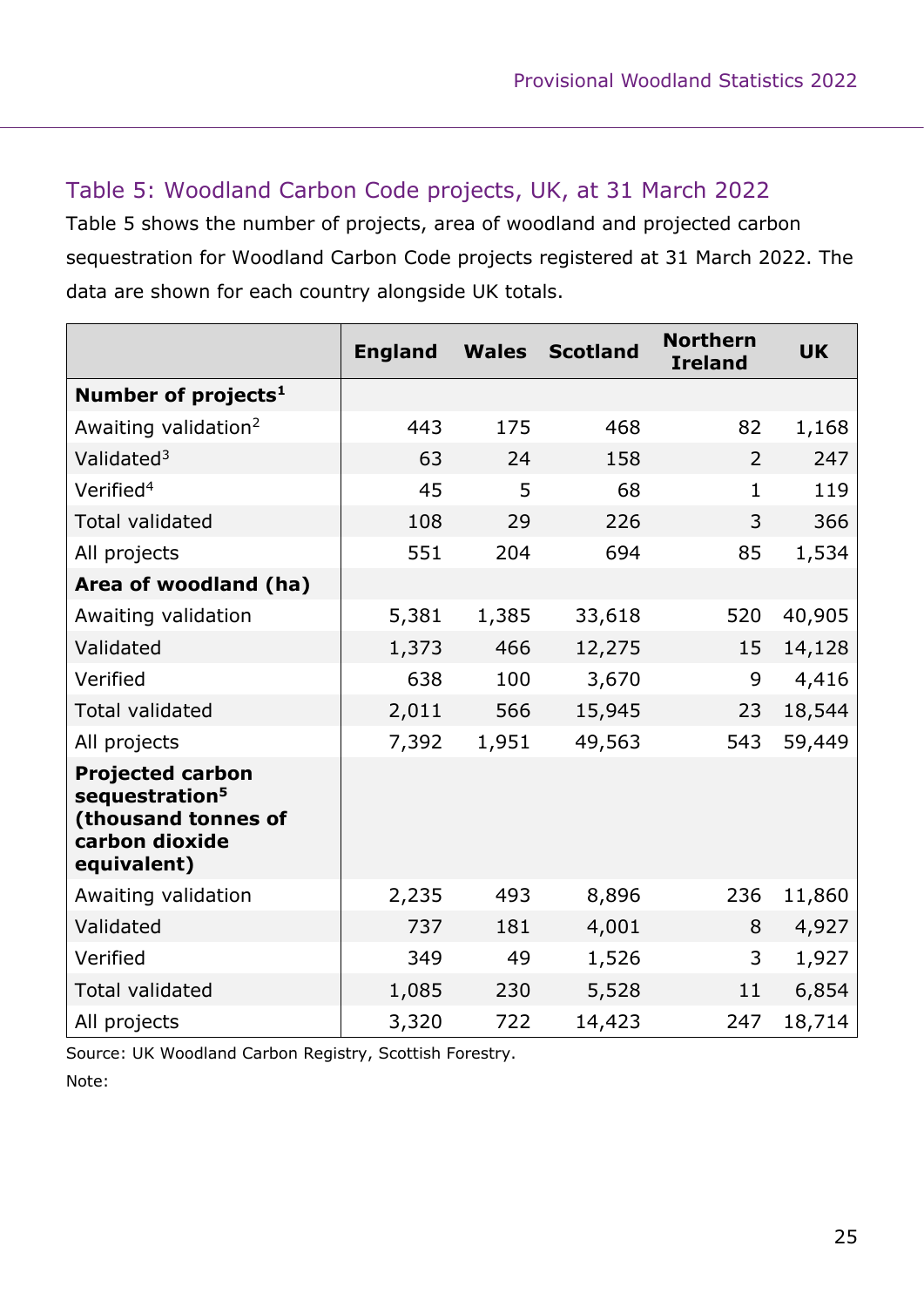- 1. Projects can be validated/verified individually or as part of a group. The statistics presented here show the number of projects validated or verified whether they were administered individually or as part of a group.
- 2. Awaiting validation: these projects are registered with the Woodland Carbon Code but have not yet been assessed by a validator.
- 3. Validated: is the initial evaluation of a project or group against the requirements of the Woodland Carbon Code. Upon completion a project/group will receive a 'Validation Opinion Statement.' The project/group will then be certified for a period of up to 5 years.
- 4. Verified: Verification is the evaluation of a project as it progresses to confirm the amount of CO<sup>2</sup> sequestered to date as well as that it continues to meet the requirements of the Code.
- 5. Figures for carbon sequestration indicate the total projected sequestration of the projects over their lifetime of up to 100 years and include the amount claimable by a project plus the amount allocated to a shared "buffer" in case of unanticipated losses.

#### Figure 5: Projected carbon sequestration by Woodland Carbon Code projects, UK, 2012 to 2022

Figure 5 shows projected carbon sequestration for all Woodland Carbon Code projects in the UK from March 2012 to March 2022. From March 2014 to March 2020, total projected carbon sequestration varied little (around 6 million tonnes of carbon dioxide equivalent). The last two years have seen large increases in projected carbon sequestration, with a 68% increase from 2021 to 2022, a result of a 117% increase in the total number of projects registered.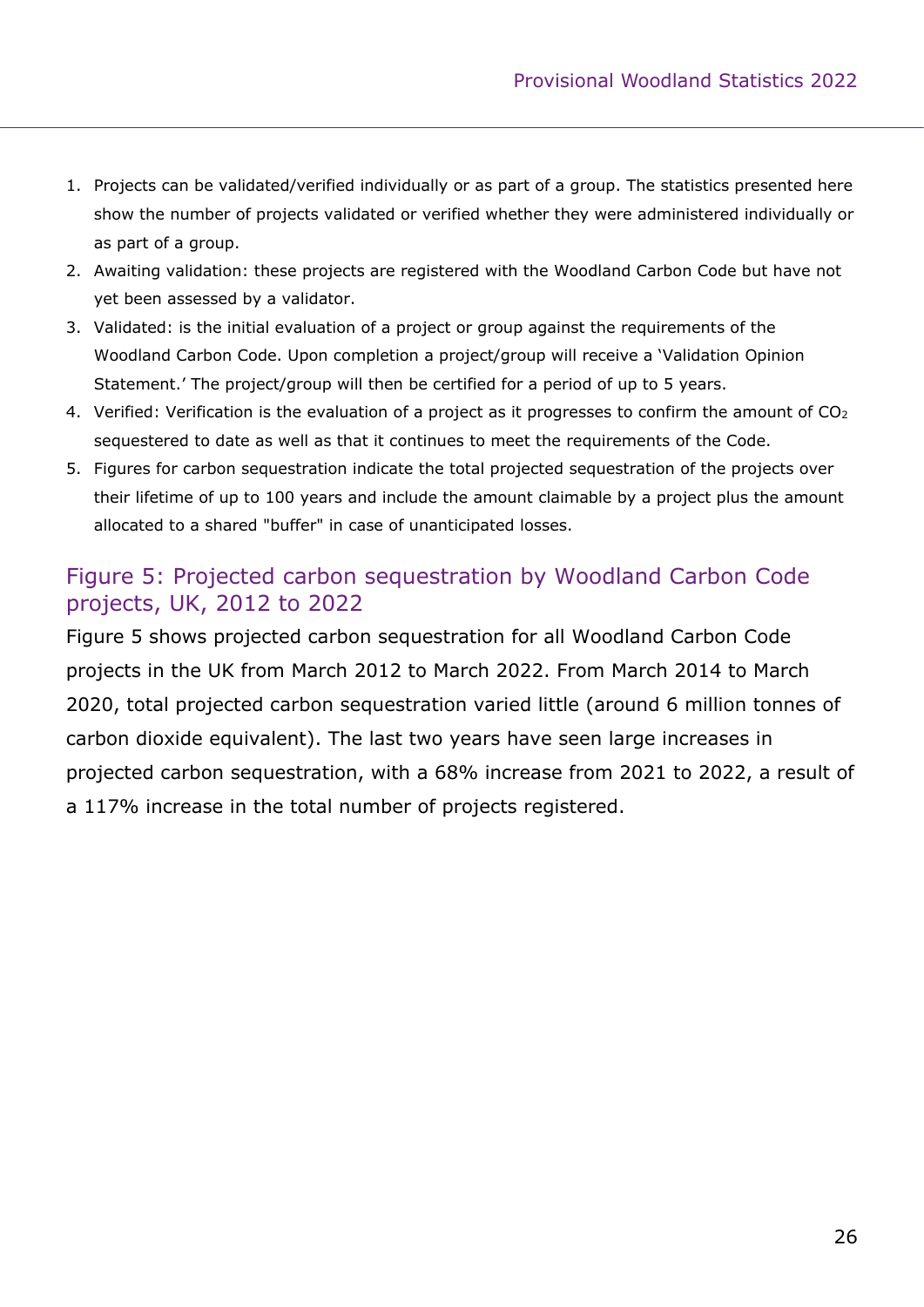

Source: UK Woodland Carbon Registry, Scottish Forestry.

Note:

- 1. Figures for carbon sequestration indicate the total projected sequestration of the projects over their lifetime of up to 100 years and include the amount claimable by a project plus the amount allocated to a shared "buffer" in case of unanticipated losses.
- 2. Awaiting validation: these projects are registered with the Woodland Carbon Code but have not yet been assessed by a validator.
- 3. Validated: is the initial evaluation of a project or group against the requirements of the Woodland Carbon Code. Upon completion a project/group will receive a 'Validation Opinion Statement'. The project/group will then be certified for a period of up to 5 years.
- 4. Verified: Verification is the evaluation of a project as it progresses to confirm the amount of CO<sup>2</sup> sequestered to date as well as that it continues to meet the requirements of the Code.

The data presented here represent net changes in projects (i.e., additions less deletions).

Projects can be removed from the register if they do not meet the Code's standards, planned woodland creation projects do not go ahead, or the landowner no longer wishes to claim the carbon benefit of the project.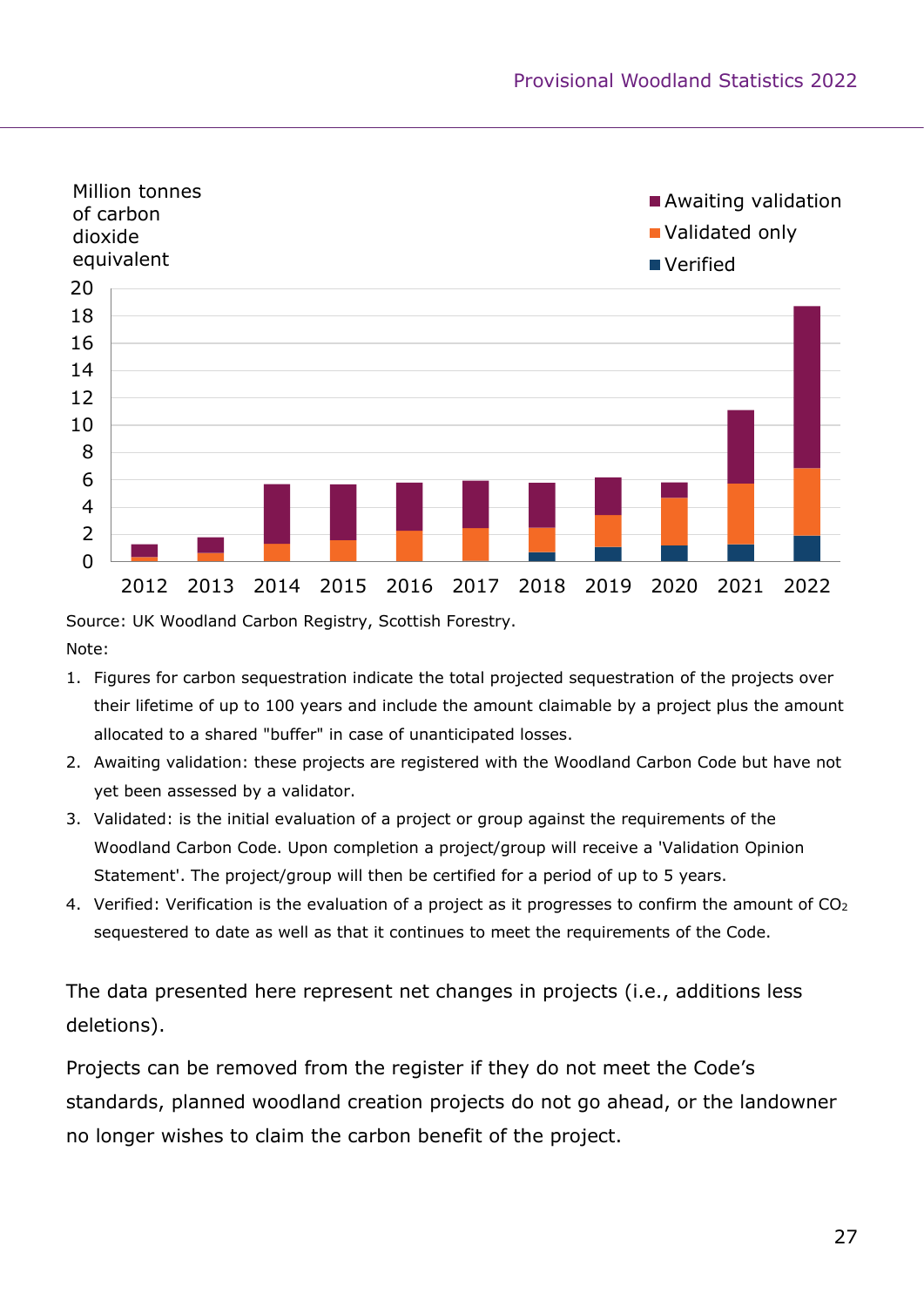These changes in the latest year reflect increases in both the number of projects registered and the number validated between March 2021 and March 2022. Additional data, including quarterly estimates to March 2018, are available in accompanying data set D.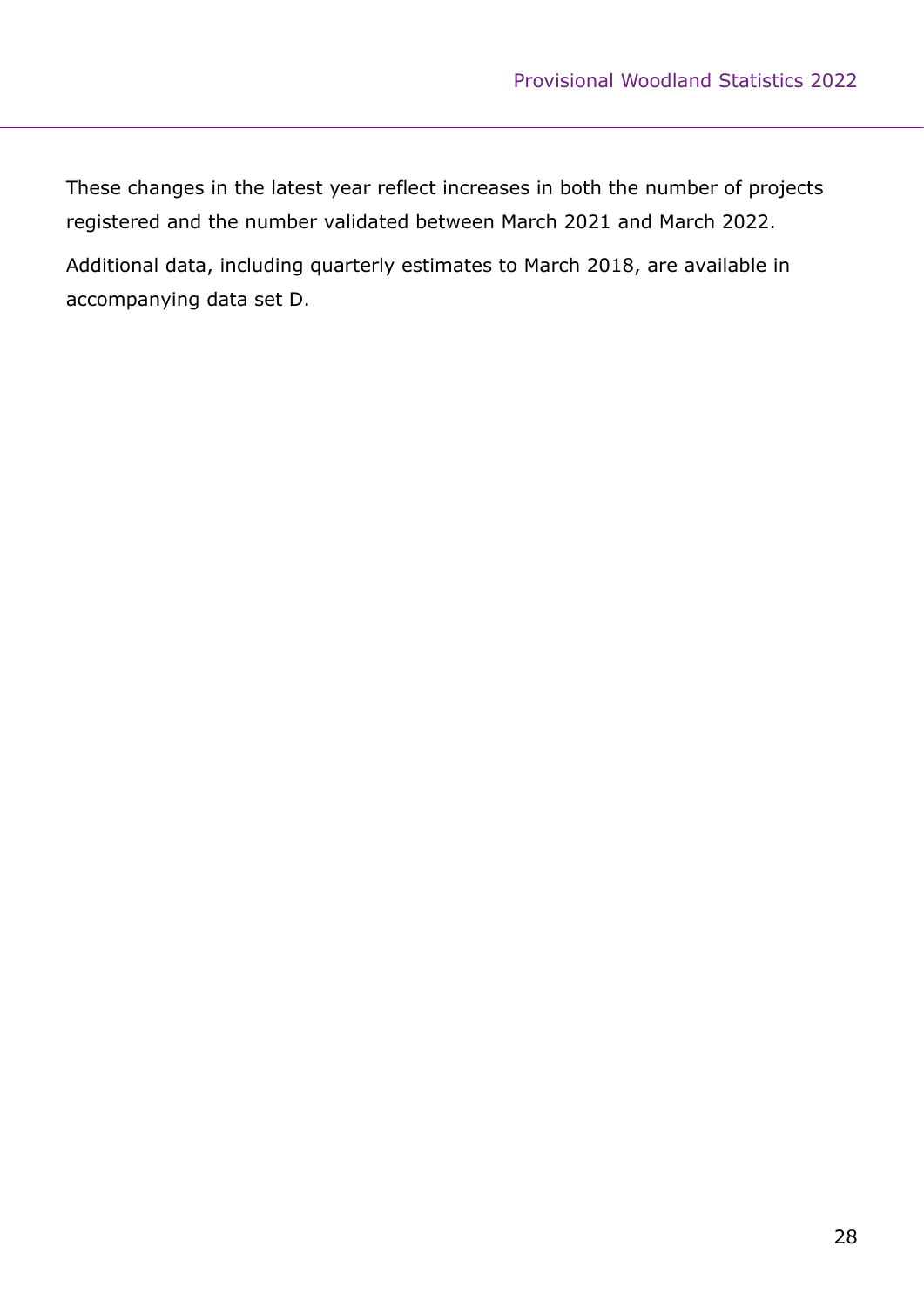# <span id="page-28-0"></span>Annex

### **Introduction**

This annex provides background information on the woodland area, new planting, publicly funded restocking and Woodland Carbon Code statistics presented in this release. It covers the data sources and methodology used to produce the statistics, information on quality measures and on any revisions to historic data and links to further information.

### **Glossary**

#### **Broadleaves**

Trees that do not have needles or cones, such as oak, birch and beech. A few, such as alder, have cone-like structures for their seeds which are not true cones.

#### Clearfell areas

Sites where all trees have been felled at once. In non-clearfell areas, only some of the trees are felled at any one time.

#### **Conifers**

Trees with needles and cones, such as spruce, pine and larch.

#### **Coppice**

Trees that are cut near ground level (or sometimes higher, in which case they are called pollards), causing them to produce many small shoots. These shoots are harvested every few years at a relatively early age for products such as staves, fencing, fuel and charcoal. "Coppice with standards" includes scattered trees that are left to grow as normal ("standards").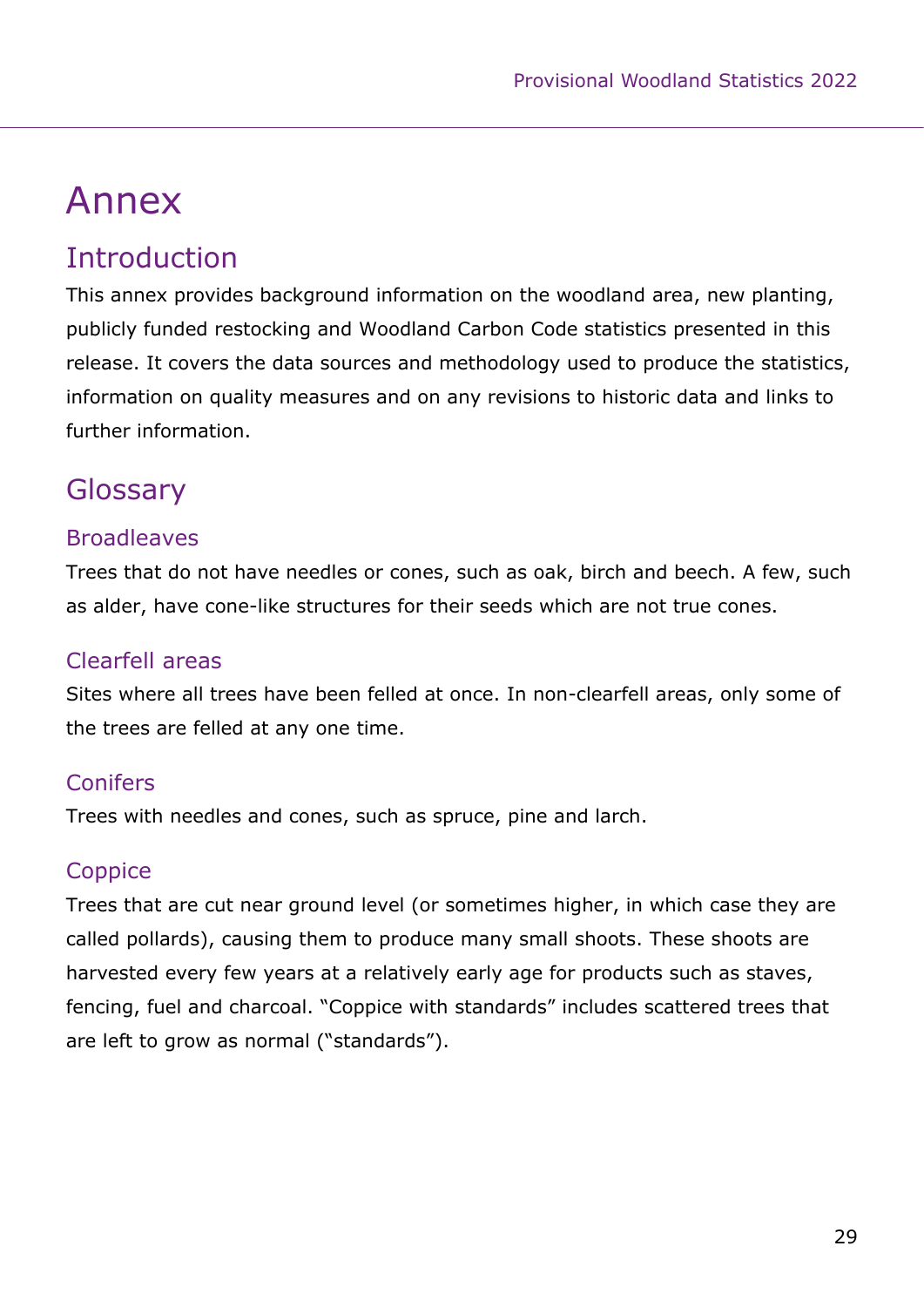#### Establishment

The first five to ten years or formative period that ends once young trees are of sufficient size that, given adequate protection, they are likely to survive at the required stocking.

#### Forest

In the United Kingdom, there is no formal definition of "forest"; the term is often used for large woodland areas (especially conifers) or for old Royal hunting preserves such as the New Forest or the Forest of Dean.

#### Forest Research (FR)

The Forestry Commission agency responsible for forestry and tree related research (including statistics).

#### Forest Service (FS)

An executive agency of the Department of Agriculture, Environment and Rural Affairs (DAERA). Forest Service fulfils DAERA's legal obligations for forestry in Northern Ireland.

#### Forestry and Land Scotland (FLS)

The Scottish Government agency responsible for managing the national forests and lands in Scotland, created on 1 April 2019.

#### Forestry Commission (FC)

The government department responsible for forestry matters in England. The Forestry Commission's functions in Wales transferred to the Welsh Government and to Natural Resources Wales on 1 April 2013. The Forestry Commission's functions in Scotland transferred to Scottish Forestry and to Forestry and Land Scotland on 1 April 2019. The Forestry Commission is supported by two agencies; Forestry England and Forest Research.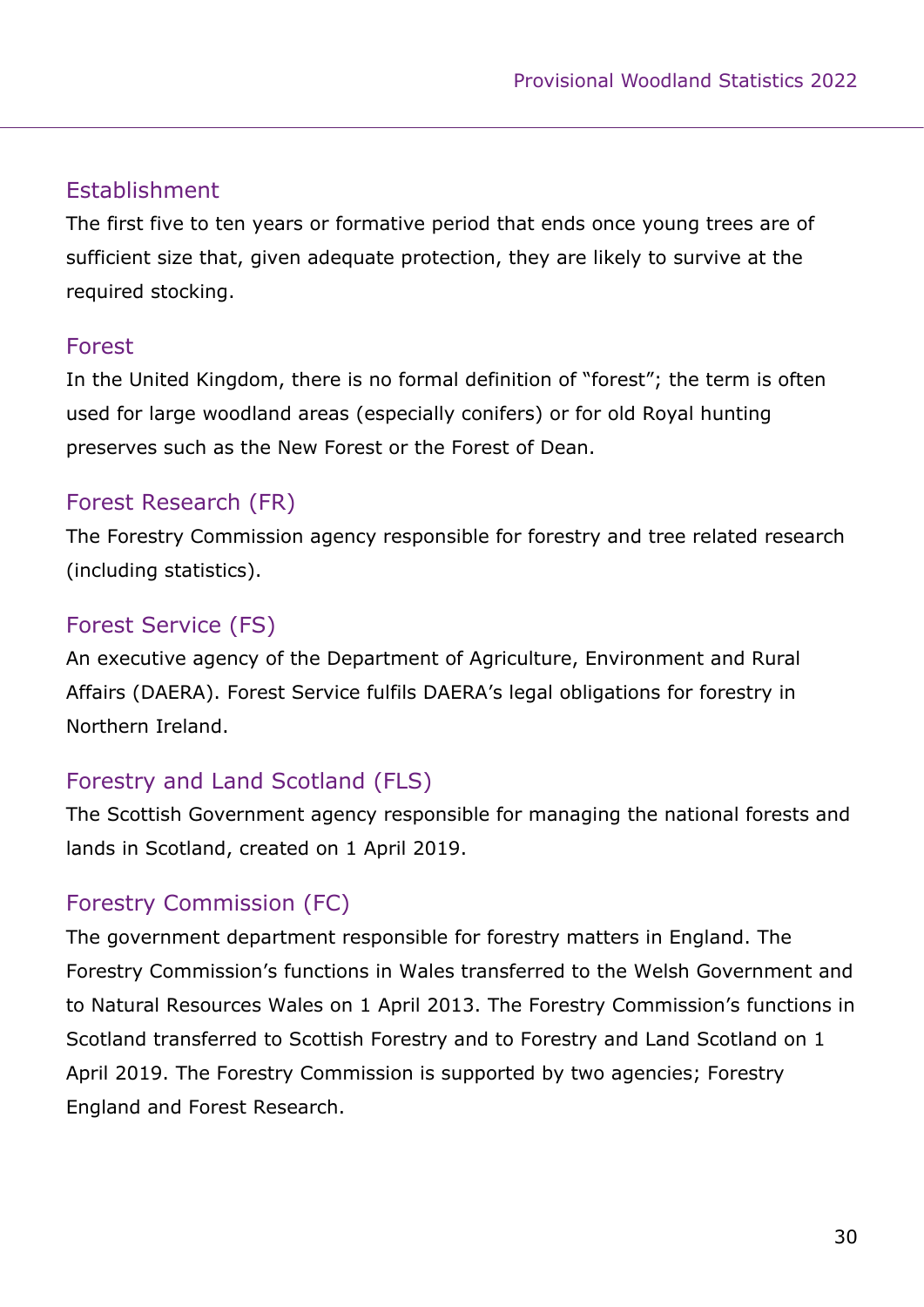#### Forestry England (FE)

The Forestry Commission agency responsible for managing the national forests in England. Prior to April 2019, Forestry England was known as Forest Enterprise England.

#### **FSC**

Forest Stewardship Council.

#### Great Britain (GB)

England, Scotland and Wales.

#### Hectare (ha)

Unit of area defined as 10,000 square metres (100 m by 100 m), approximately equivalent to 2.47 acres.

#### Natural colonisation

The creation of new woodland by natural means, i.e., without sowing or planting.

#### Natural regeneration

The regeneration of existing woodland by natural means, i.e., without sowing or planting.

#### Natural Resources Wales (NRW)

The organisation responsible for advising the Welsh Government on the environment, created on 1 April 2013.

#### New planting

Establishing woodland on ground that was not woodland in the recent past.

#### **NFI**

National Forest Inventory.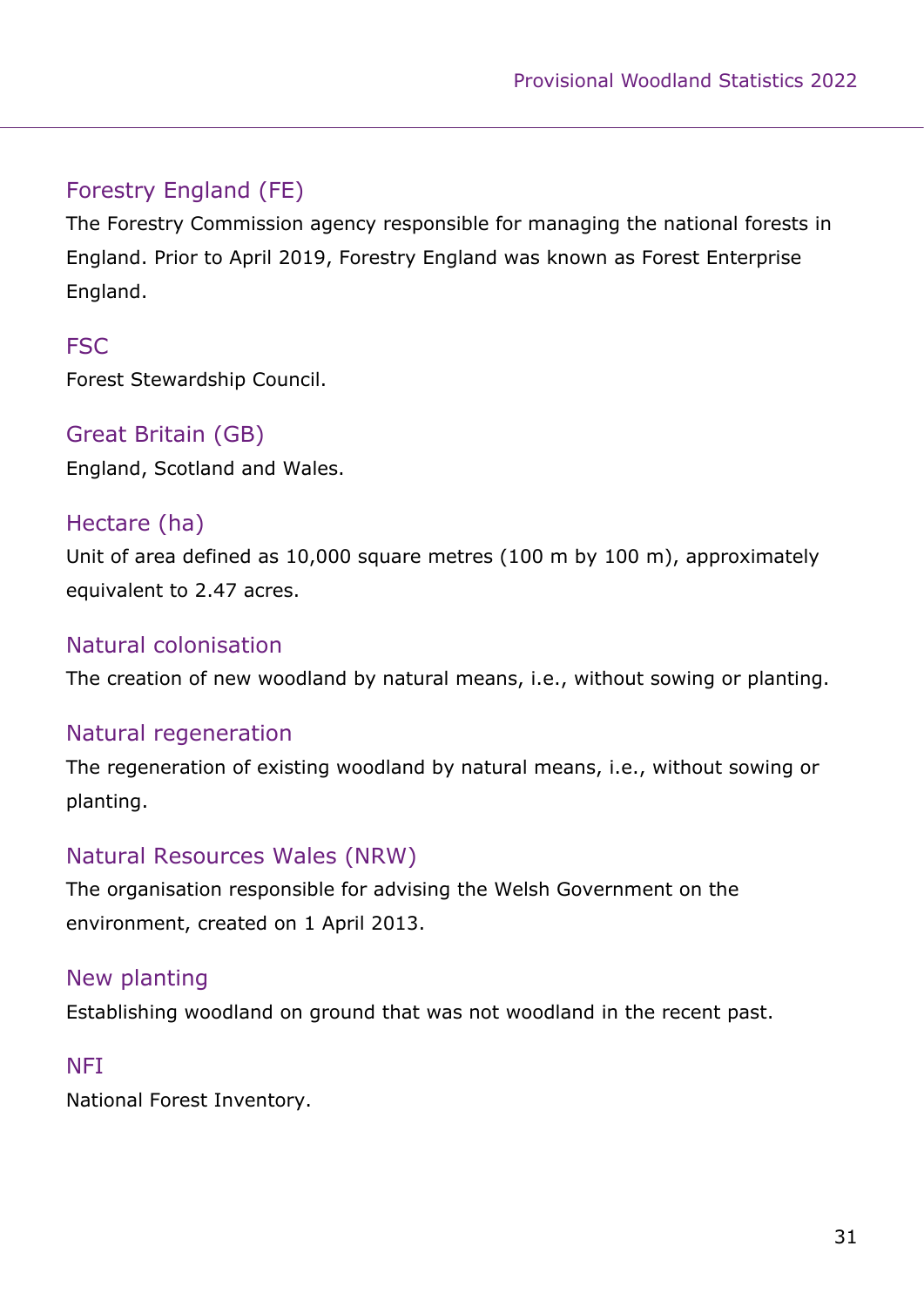#### NIWT

1995-99 National Inventory of Woodland and Trees.

#### PEFC

Programme for the Endorsement of Forest Certification.

#### Restocking

The replacement of trees on areas of woodland that have been felled; this can be done either through replanting or natural regeneration.

#### Scottish Forestry

The Scottish Government agency responsible for forestry policy, support and regulations, created on 1 April 2019. Scottish Forestry also has responsibility for managing the UK Woodland Carbon Code on behalf of the Forestry Commission in England, the Welsh Government and the Northern Ireland Forest Service.

#### Tonne of carbon dioxide equivalent  $(tCO<sub>2</sub>e)$

Emissions and sequestration can be presented as tonnes carbon or tonnes carbon dioxide (CO<sub>2</sub>) equivalent. To convert from tonnes  $CO<sub>2</sub>$  to tonnes carbon multiply by 12/44.

#### United Kingdom (UK)

Great Britain and Northern Ireland.

#### Validated

The initial evaluation of a project or group against the requirements of the Woodland Carbon Code. Upon completion a project/group will receive a 'Validation Opinion Statement'. The project/group will then be certified for a period of up to 5 years.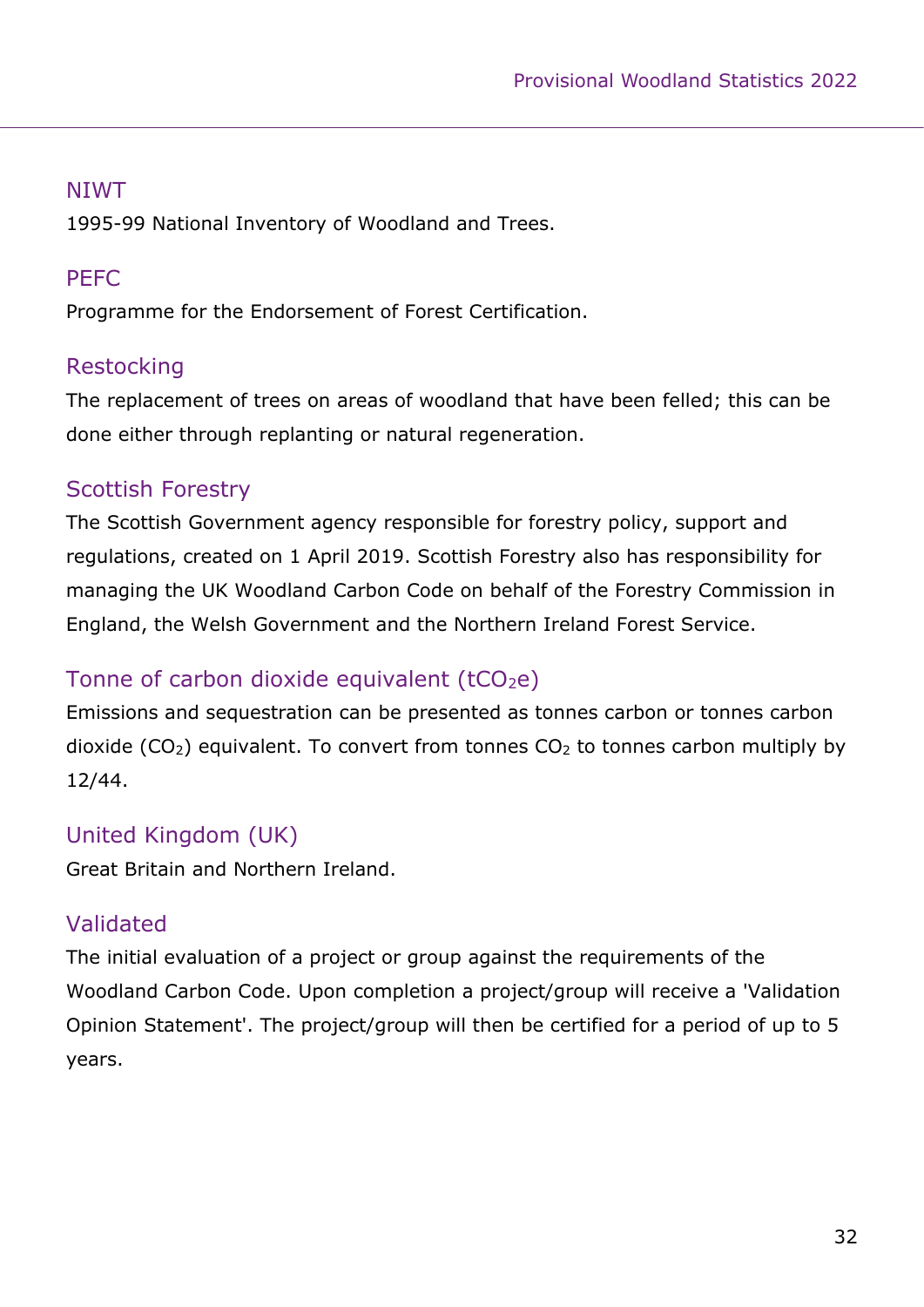#### Verified

Verification is the evaluation of a Woodland Carbon Code project as it progresses to confirm the amount of  $CO<sub>2</sub>$  sequestered to date as well as that it continues to meet the requirements of the Code.

#### Woodland

Land under stands of trees with a minimum size of 0.5 hectares and a canopy cover of at least 20% (25% in Northern Ireland), or having the potential to achieve this, including integral open space, and including felled areas that are awaiting restocking. Generally (including the UK) woodland is defined as having a minimum area of 0.5 ha.

### Data sources and methodology

#### Area of woodland

The woodland area statistics provided in this release (see Figure 1) are based on the NFI provisional woodland area map of Great Britain at March 2021. The map is overlaid with a map of Forestry England land, Forestry and Land Scotland land and the Welsh Government Woodland Estate, to enable a breakdown by ownership type to be estimated, and the figures derived from these maps are then updated to March 2022 by adding areas of new planting in 2021-22. Initial estimates of conifer stocked area and broadleaved stocked area at March 2012, derived from NFI interim field survey results, were used to estimate the breakdown by type of woodland. More information can be found on our [Methodology and Outputs page.](http://www.forestresearch.gov.uk/tools-and-resources/statistics/about-our-statistics/methodology-and-outputs/)

The provisional 2021 woodland map differs from the figures for woodland area provided in the NFI report on tree cover outside woodland in Great Britain, that were based on the NFI 2013 map and the National Tree Map™ (NTM™), the latter in combination with samples of visual aerial photograph interpretation and field sampling outside of areas on the NFI map. The estimates in the tree cover report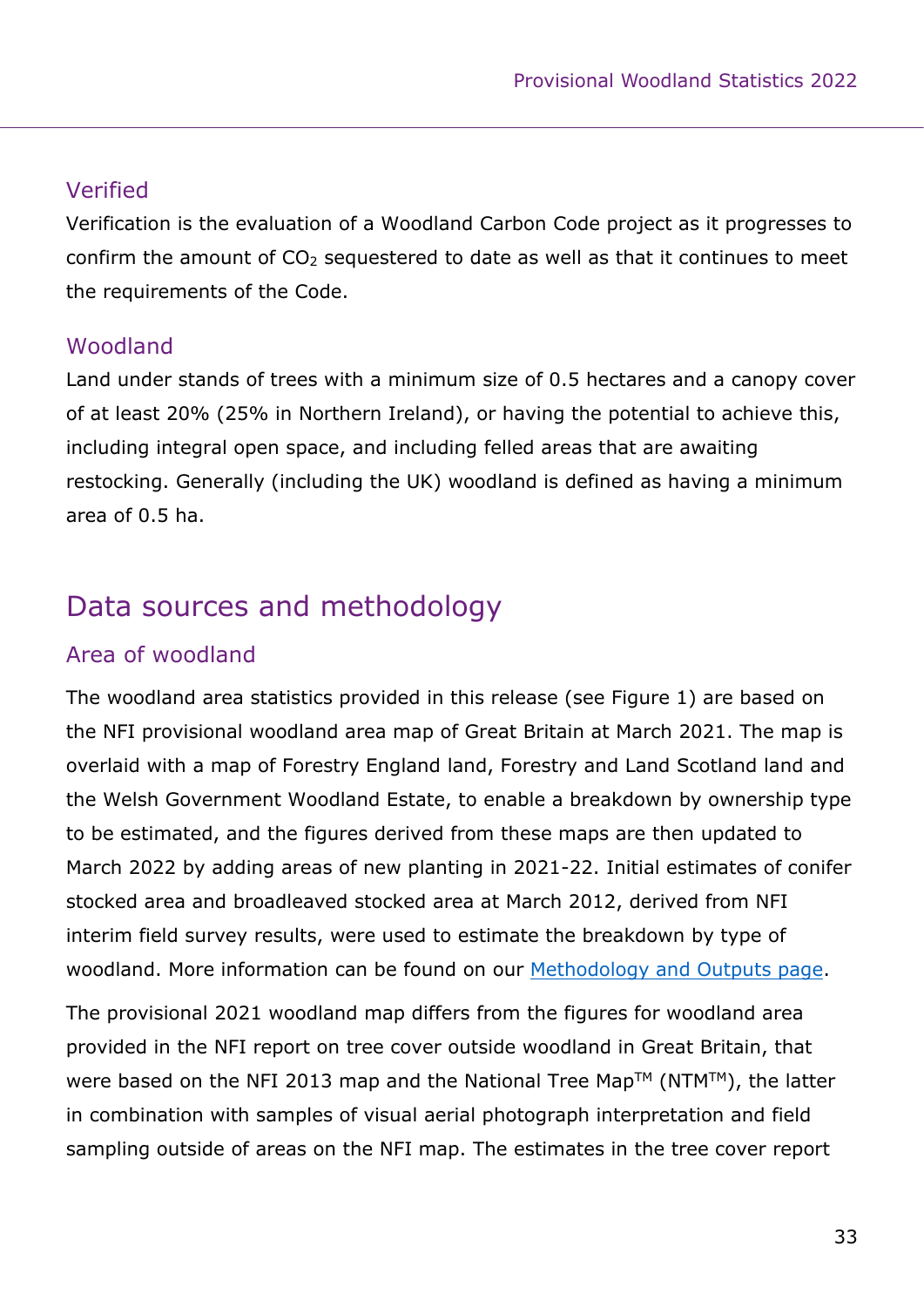include estimates of woodland area outside the NFI map derived from the other sources. Work is ongoing to calibrate the figures, and the NFI woodland map for 2021 incorporates amendments made to date as a result of the calibration (as well as additional areas of woodland creation since 2013). More information on the NFI methodology and results from previous woodland area estimates can be found on the [National Forest Inventory page.](http://www.forestresearch.gov.uk/tools-and-resources/national-forest-inventory/)

The annual NFI maps take account of changes since the previous map. These changes include new planting in the latest year, permanent observed woodland loss and other changes (e.g., arising from the work to calibrate the NFI map with the data from other sources that was used in the NFI report on tree cover outside woodland in Great Britain). These revisions do not take account of woodland loss that may arise when woodland is converted to open habitats.

In the time series presented in Figure 1, woodland area estimates for years before 2011 were revised from those originally published for consistency with results from the National Forest Inventory, to enable comparisons over time.

The Natural Resources Wales woodland areas relate to the Welsh Government Woodland Estate. There is approximately 900 hectares of woodland on National Nature Reserves and other land managed by Natural Resources Wales that is not included in the Natural Resources Wales figures.

Figures for Northern Ireland (Forest Service and non-Forest Service woodland) are provided by the Northern Ireland Forest Service. County breakdowns are available from the [Forest Service Woodland Register.](https://www.daera-ni.gov.uk/publications/woodland-register)

#### Certified area

Data on certified woodland areas are obtained from the Forest Stewardship Council (FSC), the Programme for the Endorsement of Forest Certification (PEFC) and contact with individual land owners and managers. Some of the certified woodland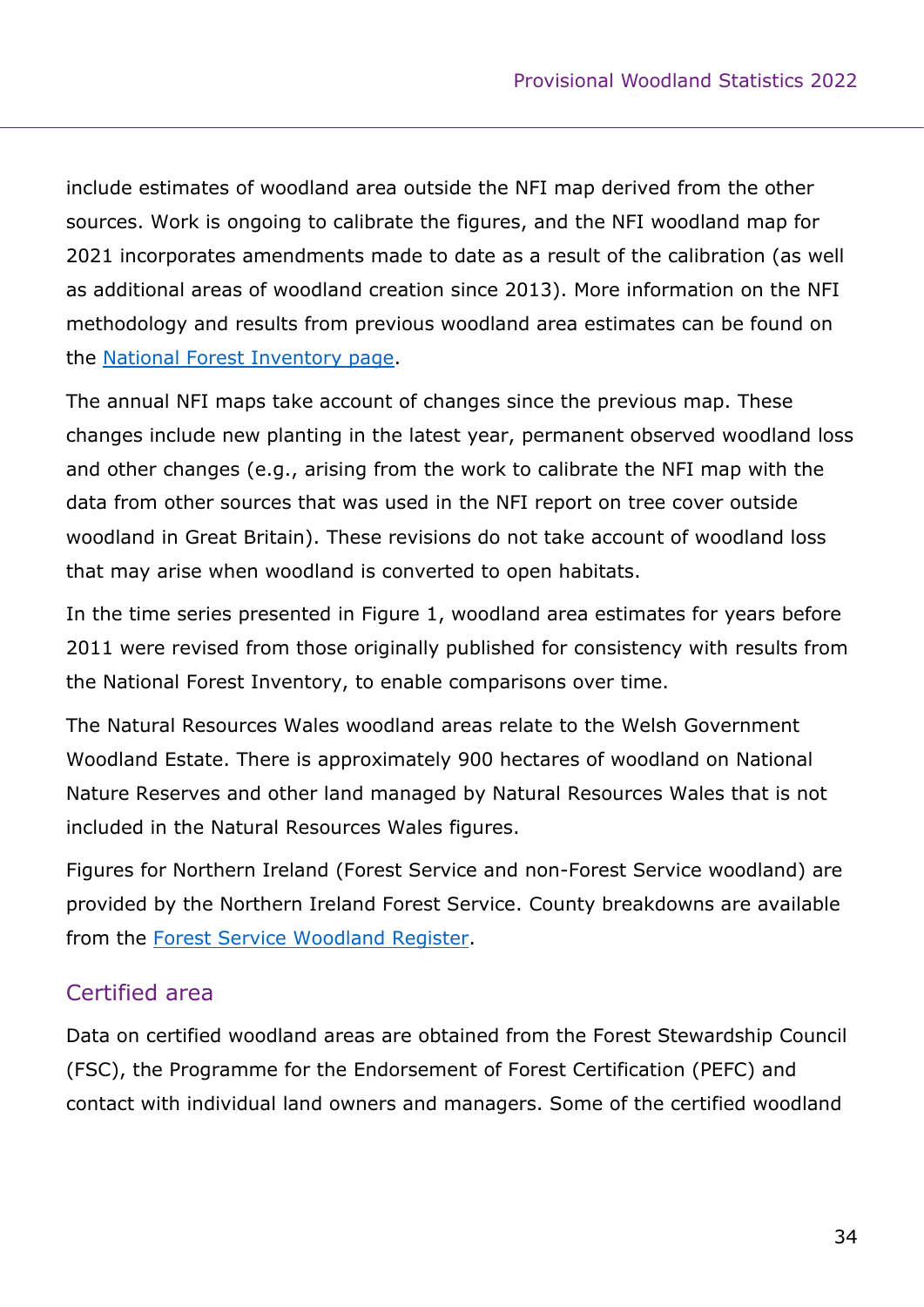has dual certification, i.e., it is certified under both the FSC scheme and the PEFC scheme.

The data collected from FSC and PEFC are the areas that are certified for each certificate holder. Follow-up enquiries with larger certificate holders are used to check the certified areas and to provide a country breakdown.

As all Forestry England/Forestry and Land Scotland/Natural Resources Wales (Welsh Government Woodland Estate)/Forest Service woodland is certified, the areas used are those provided in Table 1, rather than the areas shown on the certificates.

#### New planting and restocking

New planting is the creation of new areas of woodland. Restocking is the replanting of existing areas of woodland that have been felled. New planting can use planting/seeding or natural colonisation. Restocking can also use planting/seeding or natural regeneration.

Information about Forestry England, Forestry and Land Scotland, Natural Resources Wales and Forest Service new planting and restocking comes from administrative systems. For new planting and restocking by Forestry and Land Scotland and by Natural Resources Wales, the figures obtained relate to net areas (i.e., excluding integral open space). These are converted to estimates of gross areas (i.e., including integral open space) for consistency with other planting and woodland area data, by using an assumption of 15% open space.

Information about other woodland has come principally from grant schemes, including Countryside Stewardship and the England Woodland Creation Offer (EWCO) in England, Glastir and the Woodland Investment Grant (TWIG) in Wales, and the Forestry Grant Scheme in Scotland.

Areas receiving grant are allocated to years by date of payment. For natural colonisation and regeneration, the areas are generally those for which the second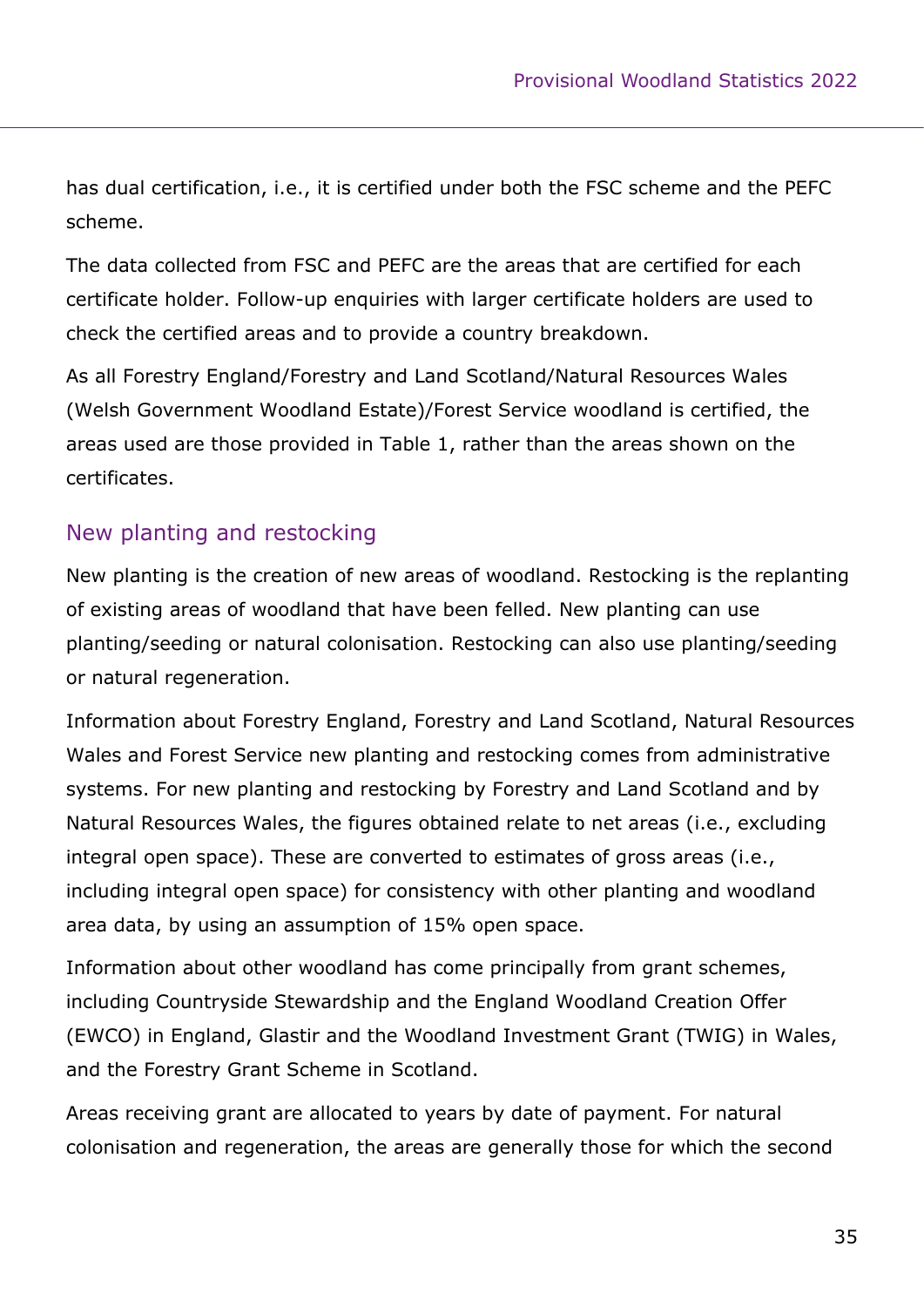instalment of grant has been paid during the year. The second instalment is approved when woodland reaches a certain stage and density of growth, so this information corresponds approximately to the amount of new and restocked woodland created.

The coverage and level of grant support differ across schemes, so that figures on grant-aided planting are not directly comparable between countries or over time. Grant support for restocking of conifers changed with the introduction of Rural Development Contracts in Scotland in 2008 and again with the introduction of the Forestry Grant Scheme in 2015. This will have led to a reduction in the proportion of private sector restocking that is grant aided and therefore reported for Scotland.

New planting estimates for England also include areas supported by the Woodland Trust and areas funded by Natural England (Higher Level Stewardship/Countryside Stewardship). From 2016-17, the estimated area of new planting includes new woodland creation supported by the Woodland Trust under the MOREwoods and Partnerships England projects. From 2017-18, the estimated area of new planting includes new woodland creation supported by the Environment Agency.

Areas of land acquired by the National Forest Company for new planting have been included from 2015-16. To avoid potential double counting, areas of new planting by the National Forest Company that are believed to be supported by grant aid or by the Woodland Trust (and have therefore already been included in the figures reported for these other sources) have been excluded.

From 2018-19, the estimated area of new planting includes new woodland creation by the Woodland Carbon Fund, HS2 Woodland Fund and Northern Forest. From 2020-21, the estimated area of new planting includes new woodland creation by the Community Forest Trust. This year is the first to include new woodland creation funded by the England Woodland Creation Offer (EWCO).

Local estimates for private sector areas of planting and restocking which are not grant-aided were included for England, Wales and Scotland up to 2009-10, where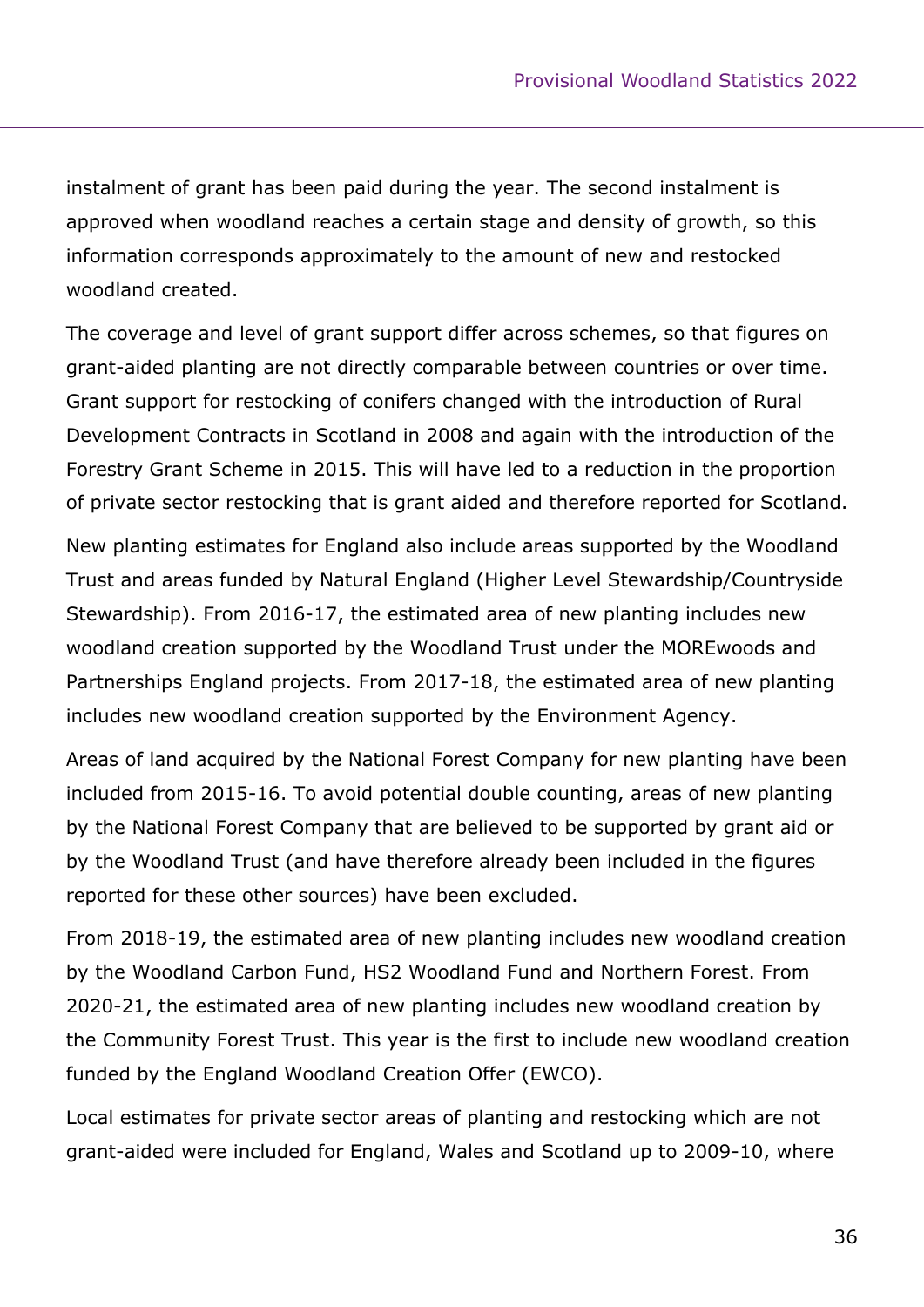possible. Estimates of non-grant-aided planting and restocking were relatively small (less than one thousand hectares annually), and it has been assumed that all of this area is broadleaves. A small estimate for broadleaved new planting without grant aid in Scotland in 2016-17 to 2019-20 was also included. No estimates have been included for restocking with Sitka spruce in Scotland, or for restocking in England, that are no longer supported by grants. It is assumed that there is no non-FS non-grant aided new planting and restocking in Northern Ireland.

The use of natural regeneration in non-clearfell systems may be increasing particularly for broadleaves in England. These systems are not satisfactorily represented by measuring restocking area within any given year, and so broadleaf regeneration may be under-reported in this release and other statistics.

Planting estimates for Wales in 2015-16 to 2018-19 have been revised following the addition of further grant schemes that had not been previously covered and revisions to the methodology for reporting on Rural Payments Wales data.

Figures for Northern Ireland (Forest Service and private sector woodland) are provided by the [Forest Service.](http://www.daera-ni.gov.uk/topics/forestry)

The [methodology and outputs relevant to UK woodland area,](https://www.forestresearch.gov.uk/tools-and-resources/statistics/about-our-statistics/methodology-and-outputs/) planting and restocking were reviewed in 2014.

#### Woodland Carbon Code data

Information about Woodland Carbon Code projects comes from the [UK Land Carbon](https://woodlandcarboncode.org.uk/uk-land-carbon-registry)  [Registry.](https://woodlandcarboncode.org.uk/uk-land-carbon-registry)

### **Quality**

The statistics on woodland area presented here refer to woodland as a land use rather than a land cover, so felled areas and newly planted areas are included within the definition of woodland. Some statistics on woodland area as a land cover are available from other sources (e.g., [Land Cover Map\)](https://countrysidesurvey.org.uk/content/land-cover-map).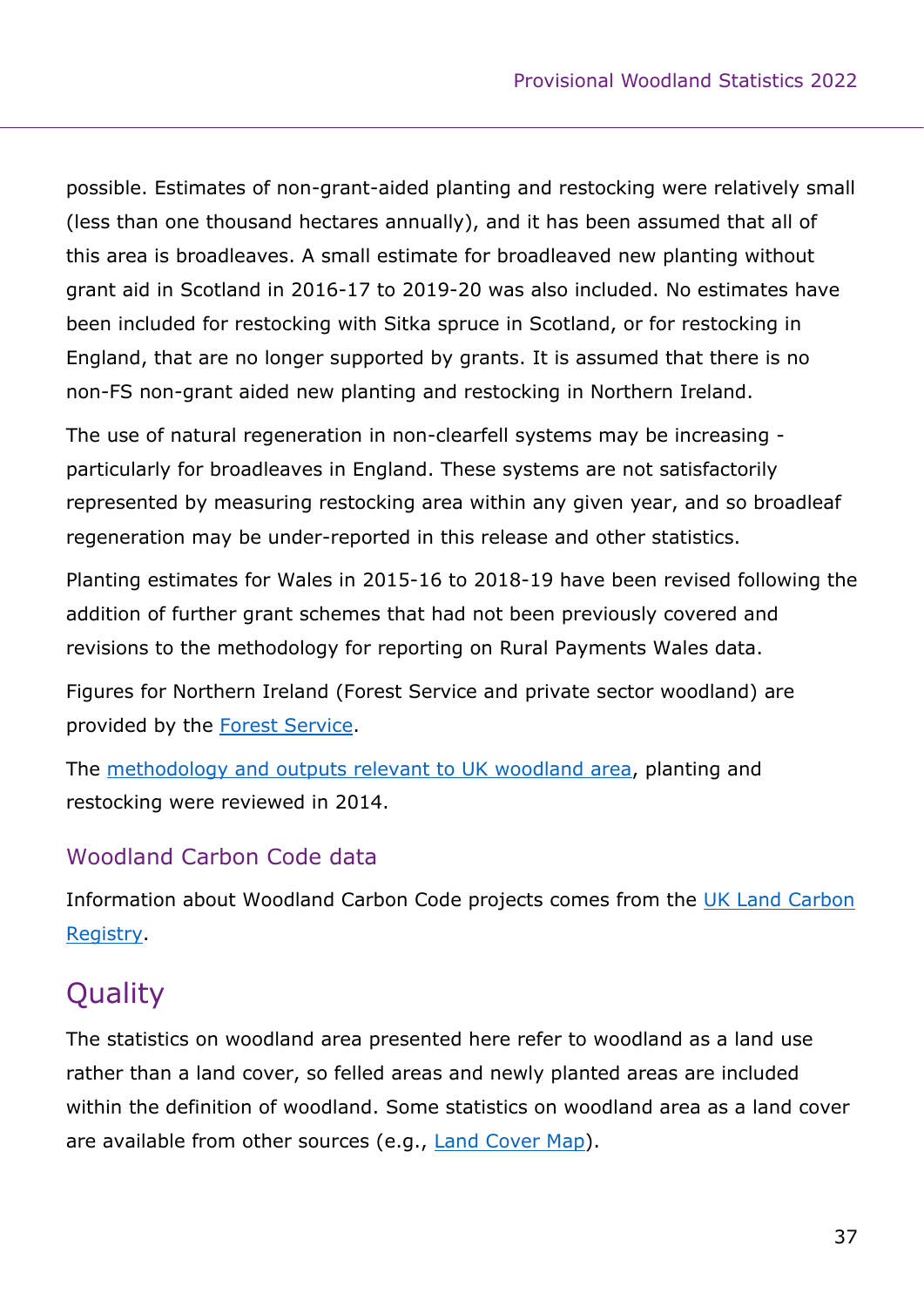Note, at time of publication, data on new planting funded by the Sustainable Management Scheme in Wales was not available. Similarly, due to data quality concerns, new planting in England by National Highways is not included.

Detailed information on the quality of the statistics presented in this publication is available in the quality report on [woodland statistics.](https://www.forestresearch.gov.uk/tools-and-resources/statistics/statistics-by-topic/woodland-statistics/)

### Revisions

Statistics at March 2022 and for 2021-22 are provisional and published for the first time in this release.

Woodland area figures at March 2020 and at March 2021 have been revised from those provided in Forestry Statistics 2021 to take account of updates to the NFI woodland area map. A revision to the 2020 NFI woodland map to reflect land use change and mapping errors have resulted in a decrease in the woodland area estimate for 2020 of 1.2 thousand hectares in England, and an increase of 0.2 thousand hectares in Scotland and 0.2 thousand hectares in Wales. Revisions to the 2021 woodland map have resulted in an increase in the woodland area estimate for 2021 of 4 thousand hectares in Scotland and 0.5 thousand hectares in Wales, and a decrease of 0.5 thousand hectares in England. Revised woodland areas at March 2020 (obtained from the NFI revised woodland area map of Great Britain at March 2020) and at March 2021 (obtained from the NFI provisional woodland area map of Great Britain at March 2021), are provided in the accompanying spreadsheets.

As the woodland area estimates are also used to estimate certified area for FE/FLS/NRW/FS woodland, the certified woodland area figures for 2020 and 2021 have also been revised, resulting in revisions of up to 0.7%.

Other figures have not been revised from those previously published in Forestry Statistics 2021.

Our [revisions policy](http://www.forestresearch.gov.uk/tools-and-resources/statistics/about-our-statistics/code-of-practice/quality-of-official-statistics/) sets out how revisions and errors to these statistics are dealt with.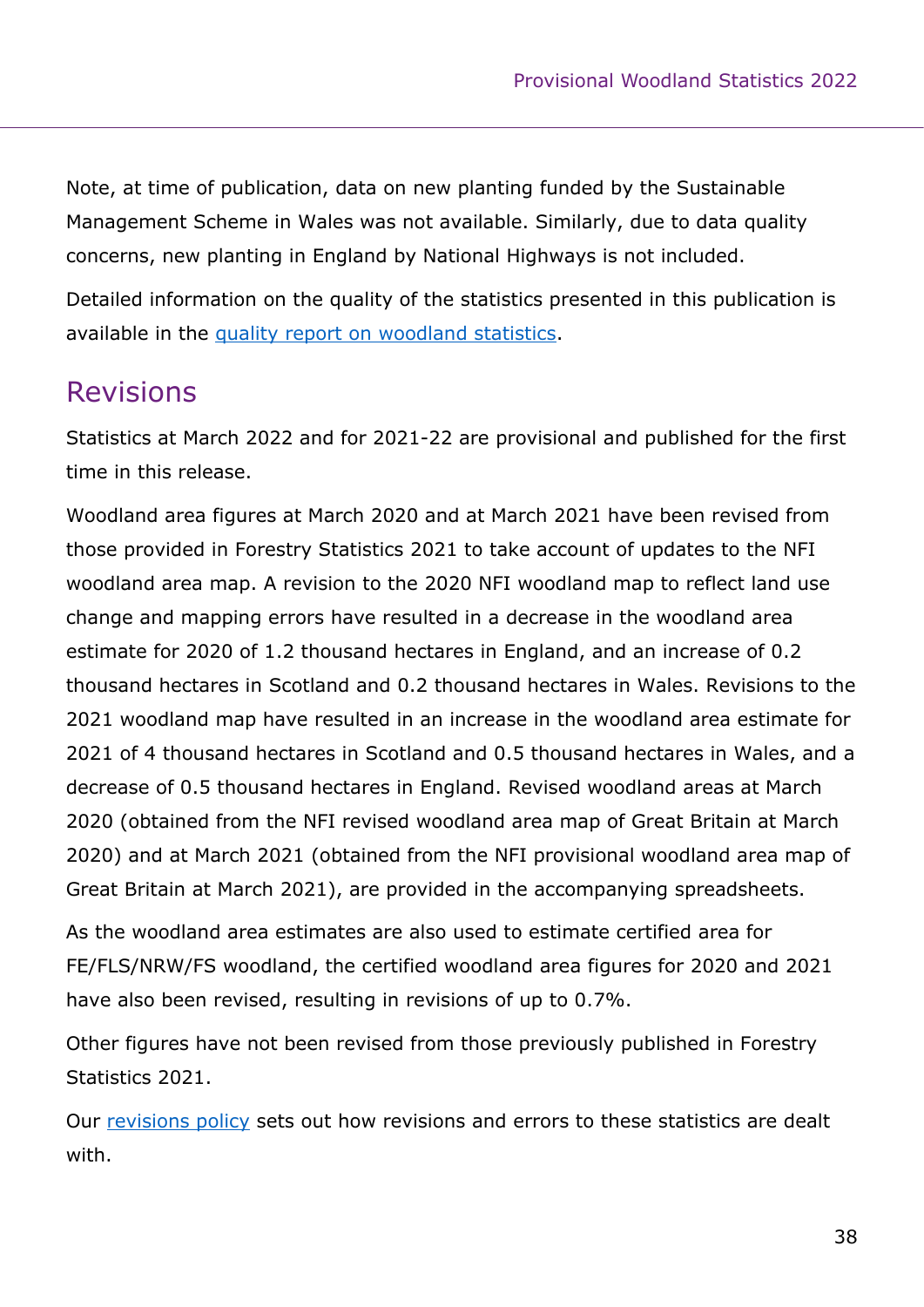### Further information

Supplementary [tables to this release](http://www.forestresearch.gov.uk/tools-and-resources/statistics/statistics-by-topic/woodland-statistics/) provide longer time series data by country for woodland area, certified woodland area, new planting, publicly funded restocking and Woodland Carbon Code project information.

Further information on woodland area in Great Britain is produced by the [National](http://www.forestresearch.gov.uk/tools-and-resources/national-forest-inventory/)  [Forest Inventory.](http://www.forestresearch.gov.uk/tools-and-resources/national-forest-inventory/)

Previous woodland area statistics are available in [Forestry Statistics](http://www.forestresearch.gov.uk/tools-and-resources/statistics/forestry-statistics/) 2021 (published September 2021) and Forestry Facts & Figures 2021 (published September 2021).

Figures in tables have been independently rounded, so may not add to the totals shown.

Figures for woodland area in the UK are provided to international organisations; the Food and Agriculture Organisation of the United Nations (FAO) for the 5-yearly [Global Forest Resources Assessment,](http://www.fao.org/forestry/fra/en) and Forest Europe for the 4-yearly [State of](https://foresteurope.org/publications/)  [Europe's Forests](https://foresteurope.org/publications/). The most recent results use UK data submitted in early 2019.

Woodland area and new planting data are also used to compile the UK's Greenhouse Gas Inventory for the Land Use, Land Use Change and Forestry (LULUCF) sector, submitted to the [United Nations Framework Convention on](https://unfccc.int/)  [Climate Change](https://unfccc.int/) (UNFCCC). [Statistics on UK greenhouse gas emissions](http://www.gov.uk/government/collections/uk-greenhouse-gas-emissions-statistics) are published by the Department of Business, Energy and Industrial Strategy (BEIS).

The international definition of forests differs slightly from the UK definition of woodland in terms of the minimum canopy cover threshold. For the UK, there is a requirement for canopy cover of at least 20%, whilst the international definition specifies a minimum of 10% canopy cover.

Supplementary data are available in the [accompanying spreadsheets.](http://www.forestresearch.gov.uk/tools-and-resources/statistics/statistics-by-topic/woodland-statistics/)

Further information on carbon on the [Woodland Carbon Code homepage](http://www.woodlandcarboncode.org.uk/) and in [Forestry Statistics](http://www.forestresearch.gov.uk/tools-and-resources/statistics/forestry-statistics/) 2021.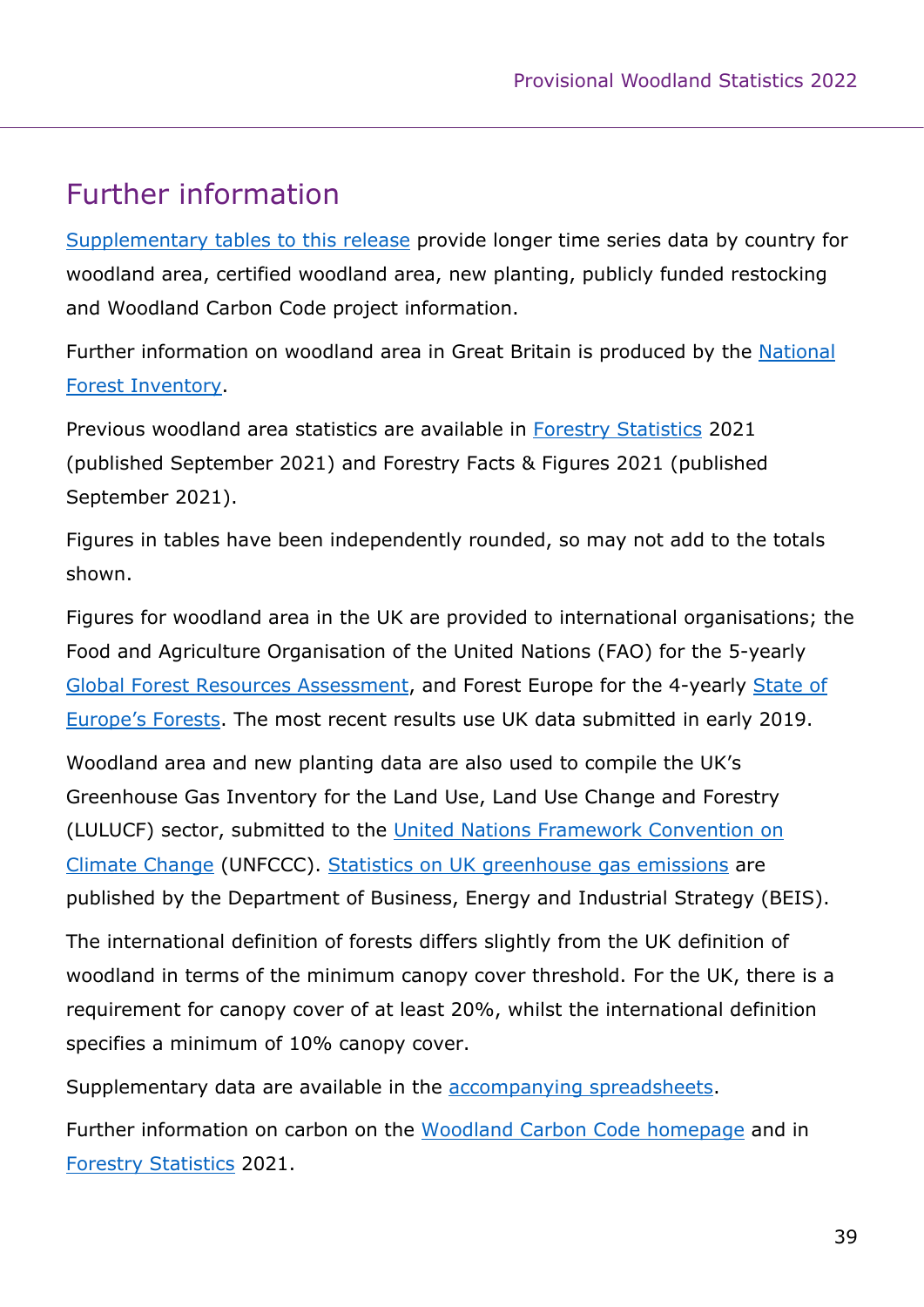### Release schedule

Final results for (the year to) March 2022 will be published on 29 September 2022 in Forestry Statistics 2022 and Forestry Facts & Figures 2022.

Provisional Woodland Statistics for the year to 31 March 2023 will be published on 15 June 2023.